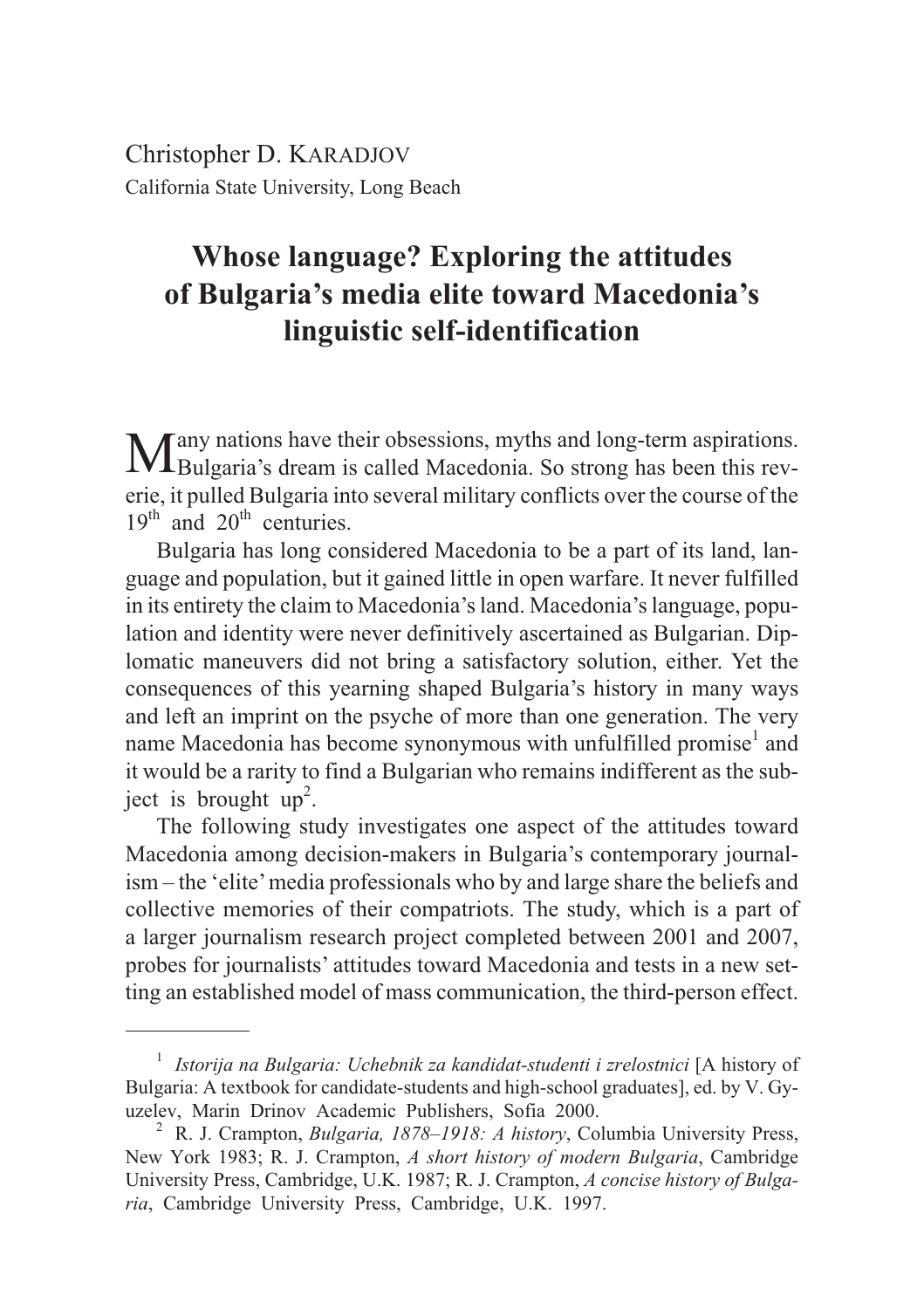The author's overarching research interest was to explore elite journalists' perceptual biases and predispositions, and thus attempt to predict how any partiality among media decision makers may affect the overall media tenor in a potentially volatile part of the world. The purpose of this study, on the other hand, was not to ascertain or refute the veracity of certain interpretations of political history of the Balkans. Those are better left to historians.

### **Bulgaria's aspirations toward Macedonia**

When Petar Stoyanov, Bulgaria's then president, said in 1996 that "Macedonia is the most romantic part of Bulgaria's history,"<sup>3</sup> he was well understood by his compatriots. The view of Macedonia as a historically Bulgarian province torn away from the motherland by scheming neighbors and Great Powers is so common that it does not need any further clarification on the streets of Sofia, Plovdiv or Varna. Stoyanov's words captured precisely a popular nostalgic feeling. Macedonian media condemned them as yet another manifestation of "Bulgaria's revisionism."<sup>4</sup>

Since mid  $19<sup>th</sup>$  century, Bulgaria had been one of the several nation-states – basically, all of Macedonia's neighbors sans Albania<sup>5</sup> – who claimed at least some of the territory and population of Macedonia as rightfully theirs. Stavrianos wrote that Bulgaria was the first nation to assert its rights over the Macedonian territory and population on ethnic and religious grounds, even before Bulgarians regained their statehood in 1878 after five centuries of subjugation by the Ottoman Empire<sup>6</sup>.

Bulgarian Principality briefly comprised most of Macedonian lands between the San-Stefano Peace Treaty of March 3, 1878, which ended the 1877–1878 Russo-Turkish War, and July 13, 1878, when the Berlin Treaty marked the birth of the modern Bulgarian state, albeit in an abridged format<sup>7</sup>.

<sup>&</sup>lt;sup>3</sup> BTA, "Daily bulletin in English", November 21, 1996.<br><sup>4</sup> *Nova Macedonia*, "Editorial" 1996, p. 7.<br><sup>5</sup> It is perhaps a twist of historical irony that Macedonia's governments in the 1990s have been quite ambiguous in their policies toward the large Albanian minority, which encompasses about 25% of the population. In 2001, clashes between Macedonians and Albanians put the country on the brink of a full-fledged civil war. <sup>6</sup> L. S. Stavrianos, *The Balkans since 1453*, New York University Press, New

York 2000.<br><sup>7</sup> Bulgaria's official state holiday is still March 3, and not July 13, reflecting the

popular attitudes toward these two events. R. J. Crampton, op. cit.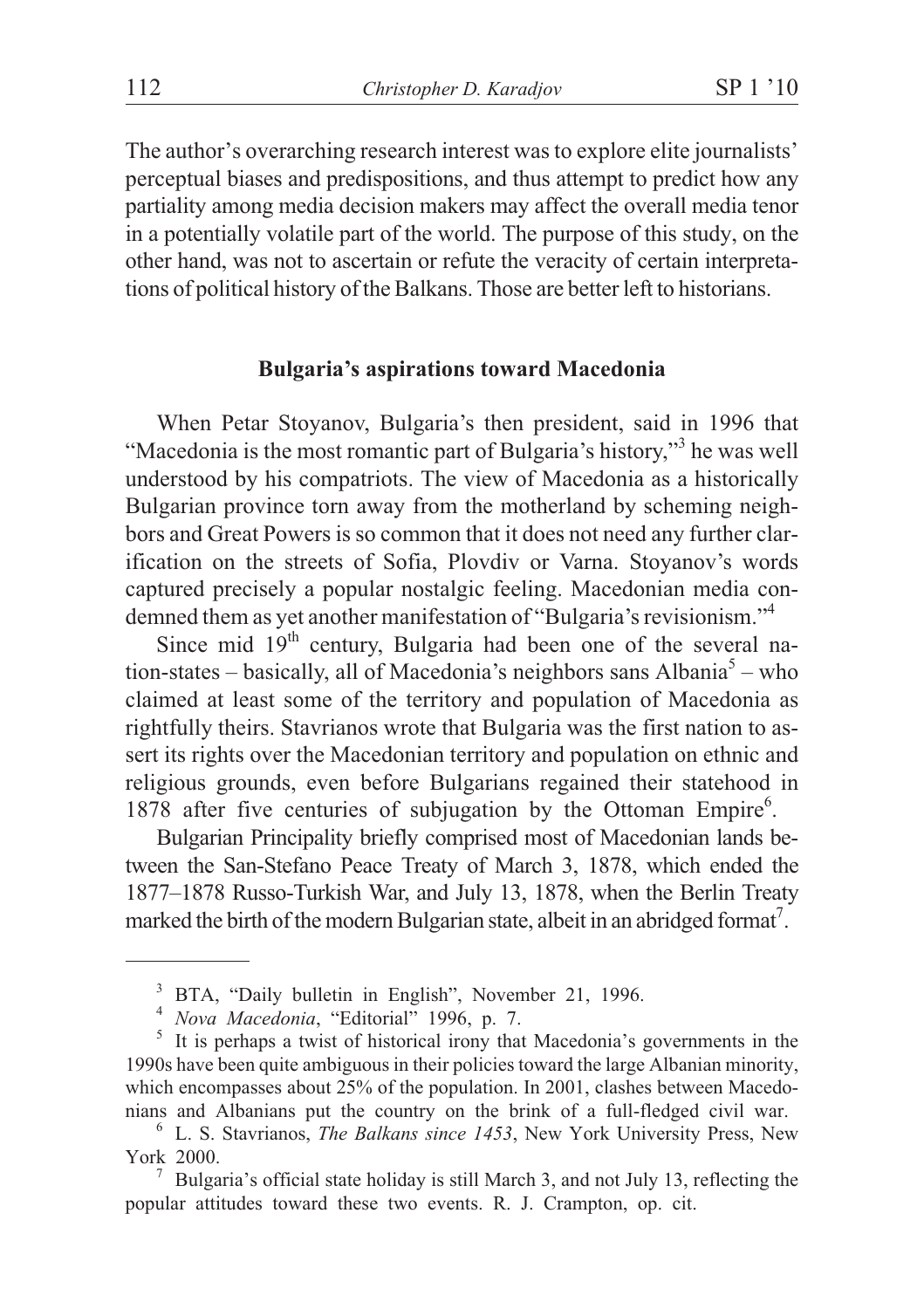For generations of Bulgarians thereafter, these five and a half months have been perceived as a vicious slide from triumph to disaster, which has never been fully amended. The Berlin Treaty stripped Bulgaria of some 60% of its territories accorded to the newly liberated country through the San-Stefano agreement. Crampton, among others, stressed that the loss of so-called San-Stefano Bulgaria, and above all of Macedonia, "burnt deeply into the Bulgarian national psyche."8 Indeed, he concluded that most of Bulgaria's great decisions – most of them resulting in great failures – over external policy since 1878 have hinged on the issue of Macedonia.

All told, in the  $20<sup>th</sup>$  century, Bulgaria fought four wars, inspired by the national ideal of regaining Macedonia's land and population, and restoring the desired San-Stefano boundaries. Numerous guerilla actions, political killings and unspeakable suffering of the civilian population resulted from the attempts to resolve the so-called Macedonian Question by force. After decades of struggle, Bulgaria ended up with only a relatively small part of the Macedonian territories it had claimed, but enduring scores of humiliations in the process<sup>9</sup>.

As far as Bulgaria is concerned, military or any other radical action had not been on the agenda since the end of the Second World War<sup>10</sup> and the Macedonian Question remained on the backburner of the Balkan diplomacy as an issue for quite some time. It resurfaced in a new form with the end of the communist rule in Bulgaria in 1989–1990 and the turmoil in Yugoslavia in the 1990s. The return of this once hotly contested issue proved it had never truly gone away in the first place, even though it has now morphed along with the new geopolitical realities $11$ .

Duncan Perry observed in a 1995 chapter on Bulgarian nationalism: "That Bulgaria still does not recognize Macedonian nationality is both backward looking and a measure of importance of history to Balkan people."<sup>12</sup>

<sup>&</sup>lt;sup>8</sup> R. J. Crampton, *A concise history...*, op. cit., p. 240.<br><sup>9</sup> R. J. Crampton, *A concise history...*, op. cit.<br><sup>10</sup> That is, since the 1947 proposal of Bulgaria's then leader Georgi Dimitrov to Marshal Tito for a Balkan federation of Bulgaria and Yugoslavia, which would include Macedonia. <sup>11</sup> J. Pettifer, *FYROM after Ochrid*, Conflict Studies Research Centre, Royal Mili-

tary Academy, Sandhurst 2002; *The new Macedonian question*, ed. by J. Pettifer, St. Martin's Press, New York 1999; J. Phillips, *Macedonia: Warlords and rebels in the Balkans*, Yale University Press, New Haven, CT 2004.<br><sup>12</sup> D. M. Perry, *Bulgarian nationalism: Permutations of the past*, in: P. Latawski,

*Contemporary nationalism in East Central Europe*, St. Martin's Press, New York 1995, p. 62.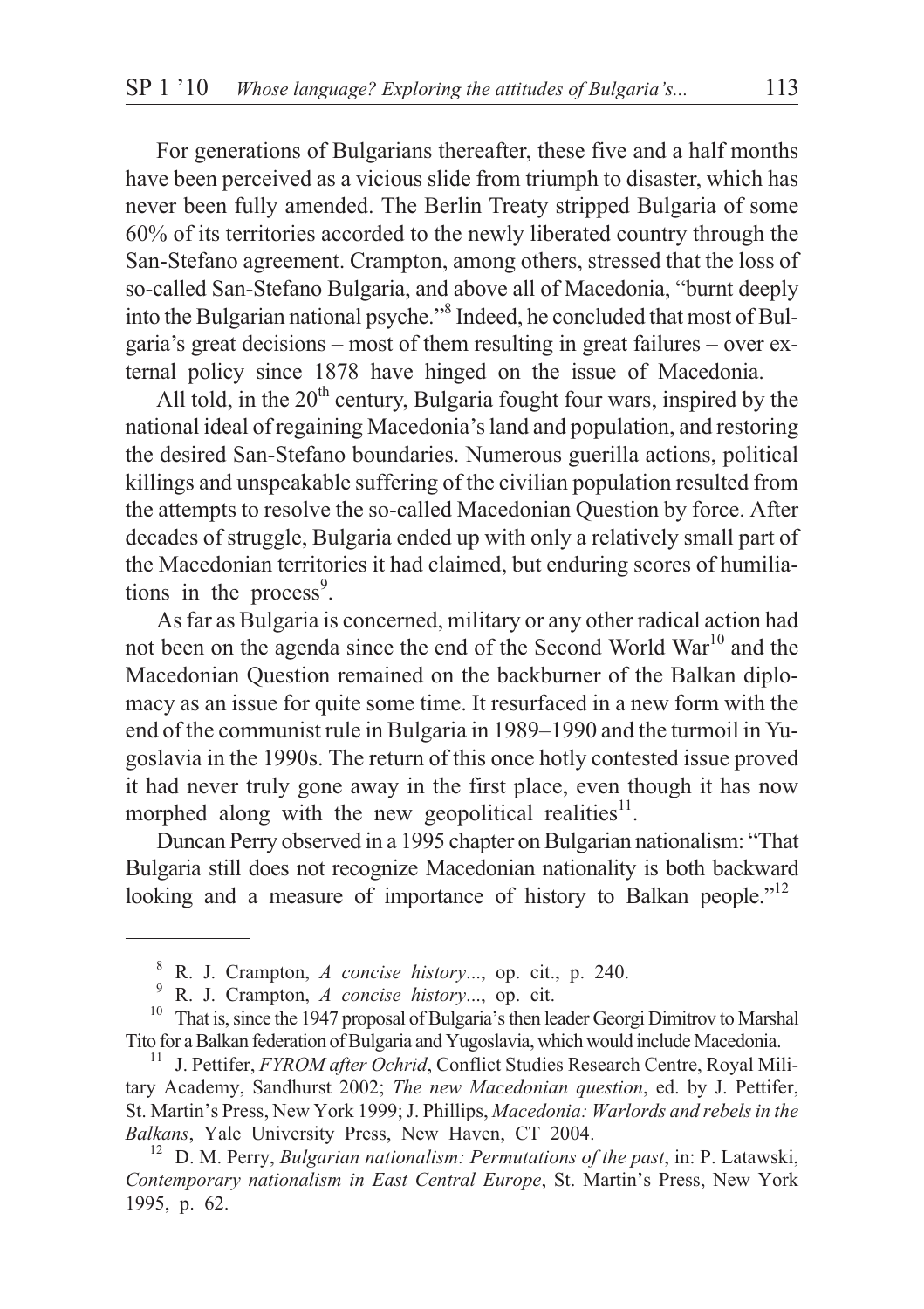## **The language dispute**

Anderson, who posited that nations are "imagined communities," described common language as the precondition to establishing national distinctiveness<sup>13</sup>. In the absence of substantial religious differences between the majority of Balkan neighbors (Bulgarians, Greeks, Serbs, Romanians, Macedonians are all nominally Eastern Orthodox), the language, as Todorova<sup>14</sup> observed, developed into a principal source of national identity in the Balkans. Bulgarians have long prided themselves as the land where the Cyrillic script was developed in the  $9<sup>th</sup>$  century CE<sup>15</sup>. May 24 is celebrated widely as the Day of Slavic Writing, with Byzantine brothers Cyril and Methodius, and their immediate pupils having been canonized by the Orthodox Church<sup>16</sup>. By most accounts, May 24 is one of the best-loved annual holidays<sup>17</sup> and Bulgarians traditionally are taught at school to cherish their own language<sup>18</sup>. For instance, a recent suggestion by a hapless expert to switch from writing in Cyrillic to using the Latin alphabet (similarly to Croatia, which shares essentially the same language with Serbia, but with a different script) was met with a firestorm of protests and popular indignation $19$ .

Bulgaria has never recognized the existence of a separate Macedonian language, instead considering it to be an artificial creation based on a dialect. Only in February 1999 did Bulgaria relinquish half-heartedly its stern denial to even consider an alternative proposition<sup>20</sup>. This argument spanning most of the 1990s became known as the "language dispute," and it

<sup>&</sup>lt;sup>13</sup> B. Anderson, *Imagined communities: Reflections on the origin and spread of nationalism*, Verso, London 1983.

<sup>&</sup>lt;sup>14</sup> M. Todorova, *Balkan identities: Nation and memory*, Hurst & Company, Lon-

don 2004.<br><sup>15</sup> R. J. Crampton, *A short history*..., op. cit.<br><sup>16</sup> Bulgaria's major university in Sofia bears the name of St. Climent Ohridski, the

most prominent trainee of Cyril and Methodius.<br><sup>17</sup> Not the least because it is coming close to the end of the traditional school year,<br>which no doubt makes this time exciting for most students.

<sup>&</sup>lt;sup>18</sup> C. D. Karadjov, *Unimagining a nation: Media framing of the language dispute between Bulgaria and Macedonia in the 1990s*, Paper presented at the 18<sup>th</sup> Annual Intercultural Communication Conference, University of Miami, Coral Gables, FL,

March 2001.<br><sup>19</sup> S. Bozhilov, *Za i protiv kirilitsata* [For and against the Cyrillic script], "Nova te-<br>levizija", May 16, 2005.

 $20$ <sup>20</sup> J. Phillips, op. cit.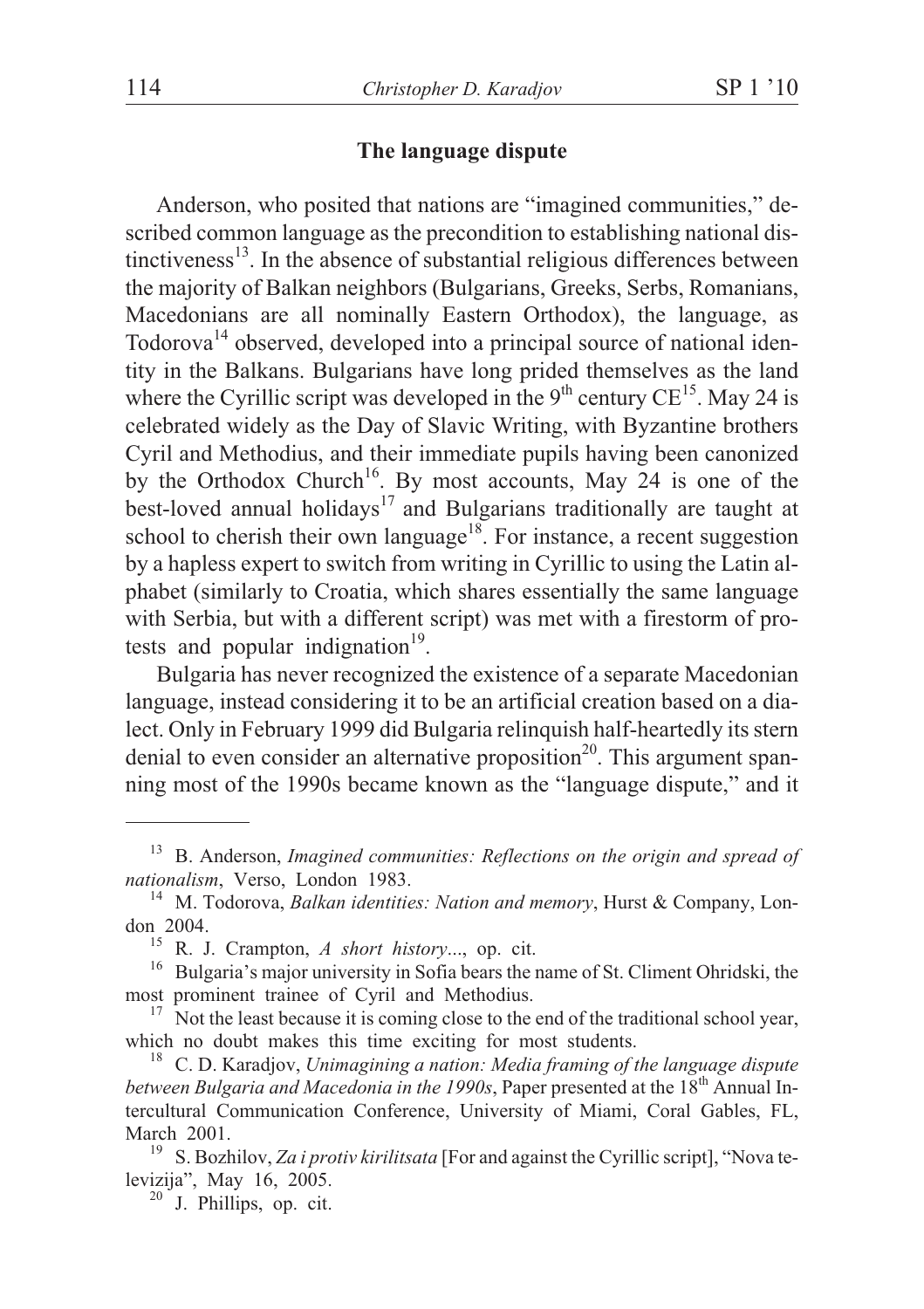strained significantly the relationship between the two countries. Bulgaria's refusal to acknowledge the language of Macedonia as "Macedonian" produced spectacular diplomatic snafus, especially when it came to signing official documents. Bulgarian diplomats refused to do so in both languages as the protocol requires. Several potentially useful agreements between these Balkan neighbors were put off indefinitely if only for the absence of linguistic  $\operatorname{accord}^{21}$ .

New governments in Skopje and Sofia took a more moderate approach toward each other in 1998–1999. Particularly, Bulgaria's ruling coalition felt strong enough to brave the public opinion, bringing a *de facto* resolution to the language issue for the time being<sup>22</sup>. The issue was not resolved, however, but likely just "swept under the rug" for the sake of diplomatic convenience<sup>23</sup>.

Bulgarians are far from neutral toward Macedonia today and the instability of Macedonia itself makes it a country potentially vulnerable to foreign influences. National surveys of voting-age Bulgarian population found in 1999 and again in 2006 that some three-quarters of the respon $dents<sup>24</sup> considered Macedonians to be of Bulgaria ethnic origin, and the$ Macedonian language – a mere dialect of Bulgarian<sup>25</sup>. School history textbooks adhere to the position that the present-day Macedonian nation is an artificial creation and a result of political manipulation, coercion and open violence, mostly instigated by Serbia, but also by Greece and even  $\n **Romania<sup>26</sup>**\n$ 

For instance, Gyuzelev<sup>27</sup>, in a popular textbook widely used in high schools, offers a typical explanation of the transformation of Bulgarian populace and especially language into "Macedonian" at the end of 19<sup>th</sup>

<sup>&</sup>lt;sup>21</sup> C. D. Karadjov, op. cit.<br><sup>22</sup> Standard, *Makedonskijat ezik – naj-posle reshenie* [Macedonian language – a

solution at last], p. 2–3, 1999.<br><sup>23</sup> As above, p. 3. <br><sup>24</sup> Unfortunately, the results of this survey were not broken by ethnicity. A popular speculation that could be heard in Sofia in the late 1990s had it that Bulgaria's Muslims (about 10% of the population) may be biased in their responses toward non-recognition of Macedonian nation/language because of the tensions between the Albanian (Muslim) minority in Macedonia and the mainstream Slav population. This is not very plausible, but possible. <sup>25</sup> BBSS Gallup International, *Bulgaria: Annual index*, BBSS, Sofia 1999. <sup>26</sup> *Istorija na Bulgaria*..., op. cit. <sup>27</sup> As above.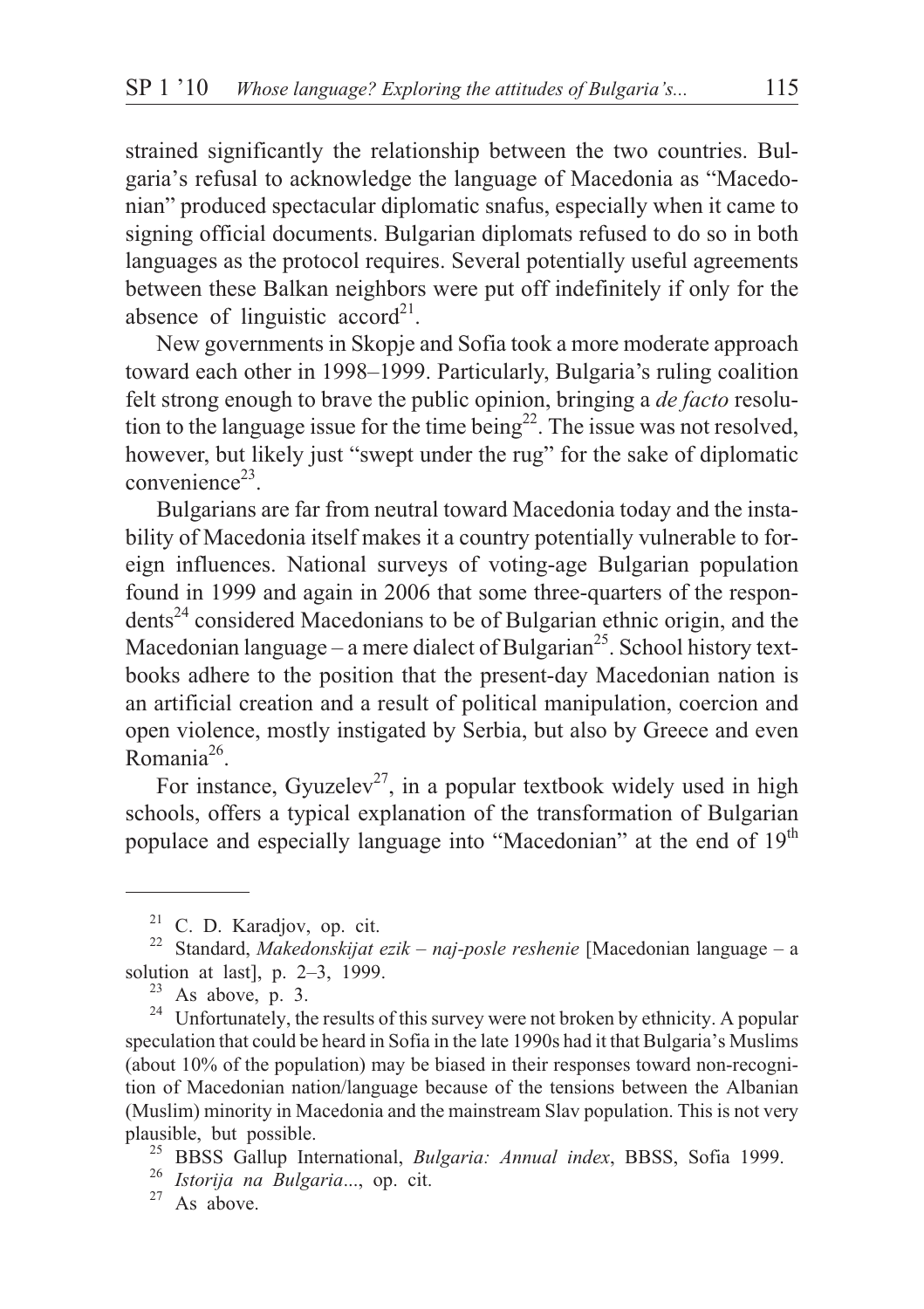century: "Serb propaganda indoctrinated the population that it is not of Bulgarian origin, but of Slavic, with its own history and culture, different from that of Bulgarians. Authors of Macedonism prepared textbooks using Macedonian dialect, and adding Serb words."<sup>28</sup>

Such views have been sanctioned for a long time by most authoritative state-endorsed historical literature, such as the 900-plus-page volume jointly published by the Bulgarian Academy of Sciences, Institute of History and Bulgarian Language Institute in mid  $1970s^{29}$ .

The scientific merit of such claims from a historical, linguistic or political science perspective is beyond the scope of this work. The climate of opinion they have created, on the other hand, is quite definitive.

By and large, Bulgarian media seem to reflect a predominant understanding of Macedonians as fugitives from their "true" Bulgarian character. Media are particularly critical of what is perceived as an official government policy to subdue the expressions of Bulgarian identity on the territory of the Republic of Macedonia<sup>30</sup>. Stories of people beaten by authorities in Macedonia for identifying themselves as "Bulgarian" popped up with some regularity in Bulgarian newspapers in the  $1990s<sup>31</sup>$ .

In a mid-1990s study of the image of the "other" on the Balkans, Sofia-based ACCESS Foundation found that media in Bulgaria tend to present Macedonians as a generally friendly people with a flawed, Serb-leaning and pro-communist government $^{32}$ .

The ACCESS study also found that although Bulgarian media allow for alternative opinions on the nature of Macedonia to appear, mostly in the form of Q&A interviews, the press usually frames the problem from a Bulgarian viewpoint. Contradicting views, when they are present in Bul-

<sup>28</sup> As above, p. 253. <sup>29</sup> *Macedonia: Documents and materials*, ed. by V. Bozhinov and L. Panayotov, Izdatelstvo na Bulgarskata Akademija na Naukite (Bulgarian Academy of Sciences),

Sofia 1987. <sup>30</sup> See: *Standart, Otnovo biti bulgari v Makedonija* [Bulgarians assaulted again in

 $31$  They still do, although the most recent (February 2005) story that preoccupied Bulgarian media was on a journalist with a dual Serbian-Bulgarian citizenship who was sentenced (and pardoned) by the authorities in Serbia for calling someone a "Serbianar" that is, blindly serving Serb interests. (SOURCE)

<sup>&</sup>lt;sup>32</sup> ACCESS, *Obrazat na drugija na Balkanite* [The image of the other on the Balkans], Sofia 1999.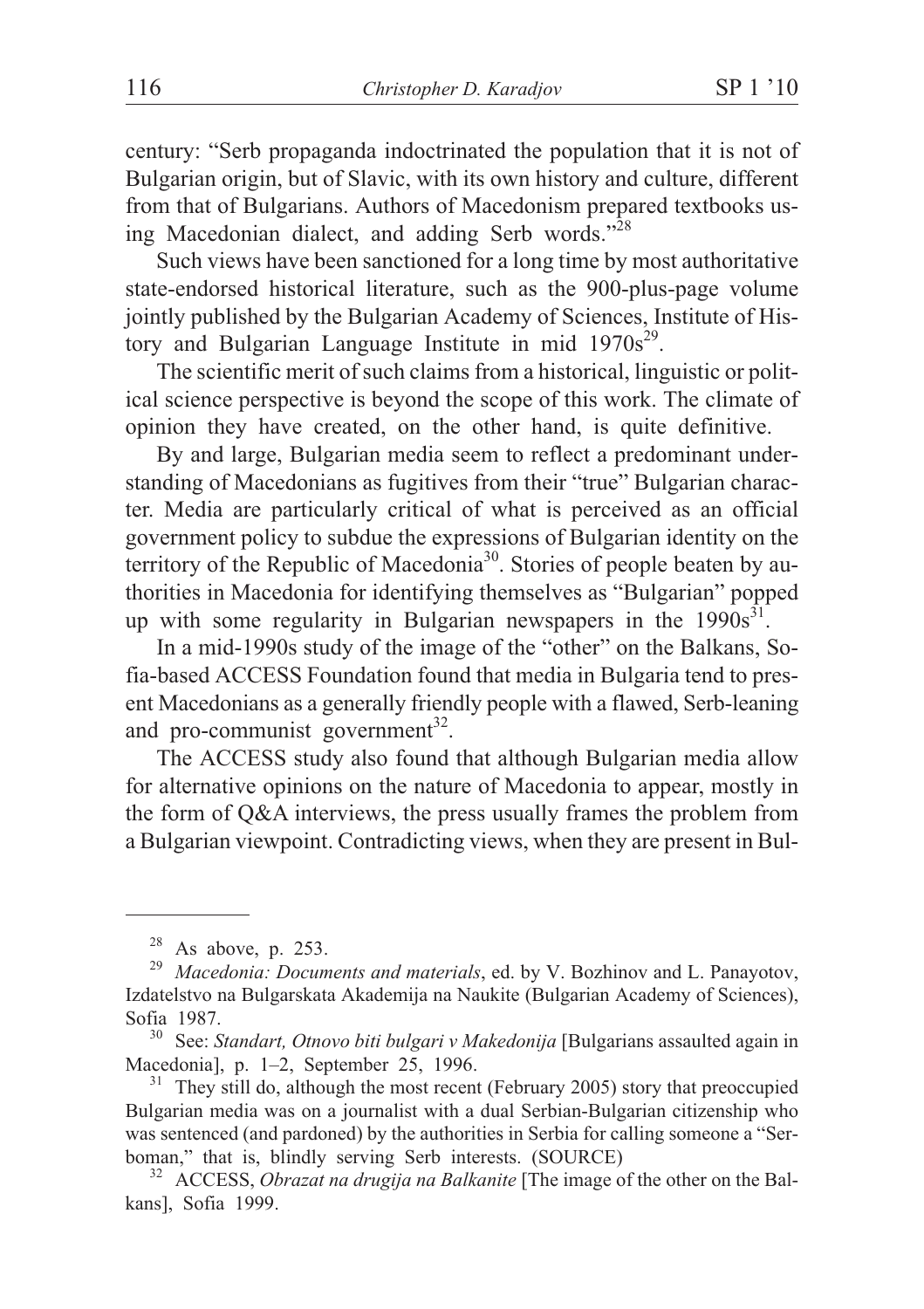garian media, are usually rebuffed on the spot by pundits or qualified in some way that casts doubt on their credibility.

The non-profit Macedonian Scientific Institute in Sofia is a major publisher of related literature. This organization claims on its web site to have a "long-term research programme."<sup>33</sup> Some of the titles of its publications provided for reference on the web site are quite self-explanatory: *The National Liberation Movement of the Bulgarians in Macedonia and Thrace, vol. 1–3*; *The Bulgarians in Aegean Macedonia, Myth or Reality; The Fabrication of the So Called Macedonian Language; Greek and Serb Propagandists in Macedonia, New Documents*34.

While textbooks and scholarly literature in Bulgaria seem to favor a particular interpretation of Macedonia's history, no diversity of opinion on Macedonian issues can be found in popular literature, either<sup>35</sup>. Publications advocating "non-Bulgarian" views on the problem are virtually non-existent on the bookstands $36$ .

Of course, as already noted, quite substantial numbers among Macedonians would not agree with any Bulgarian claims toward their land, language or nationality<sup>37</sup>, which creates the potential for a serious conflict. The disagreements are especially acute at the linguistic level, because unlike claims to territory or national identity, which can be sidestepped in bilateral relations or under international pressure, the refusal to recognize a Macedonian language has already lead to significant diplomatic tensions. It also hits at the core of national identity as it is understood in the Balkans.

In this respect, understanding journalists' perceptual biases becomes even more important because media professionals, by the virtue of their occupation, are quite sensitive to issues of language and also have the

<sup>33</sup> Macedonian Scientific Institute (2004), *Macedonian Scientific Institute – History* [Online]. Available from http://www.macedoniainfo.com/index\_eng.html [Retrieved: August 29, 2004].<br><sup>34</sup> As above.<br><sup>35</sup> Quite predictably, these views are met with consternation by the authorities in

Macedonia, and, as far as one can observe, by a significant numbers in the population. <sup>36</sup> T. Petev, *Knigoizdavaneto v Bulgaria – predpriemachestvo i otgovornost* [Book

publishing in Bulgaria: Entrepreneurship and responsibility], Unpublished lecture, Department of Journalism, Sofia University (May 16, 2000). <sup>37</sup> M. Glenny, *The Balkans: Nationalism, war and the Great Powers, 1804–1999*,

Viking, New York 2000.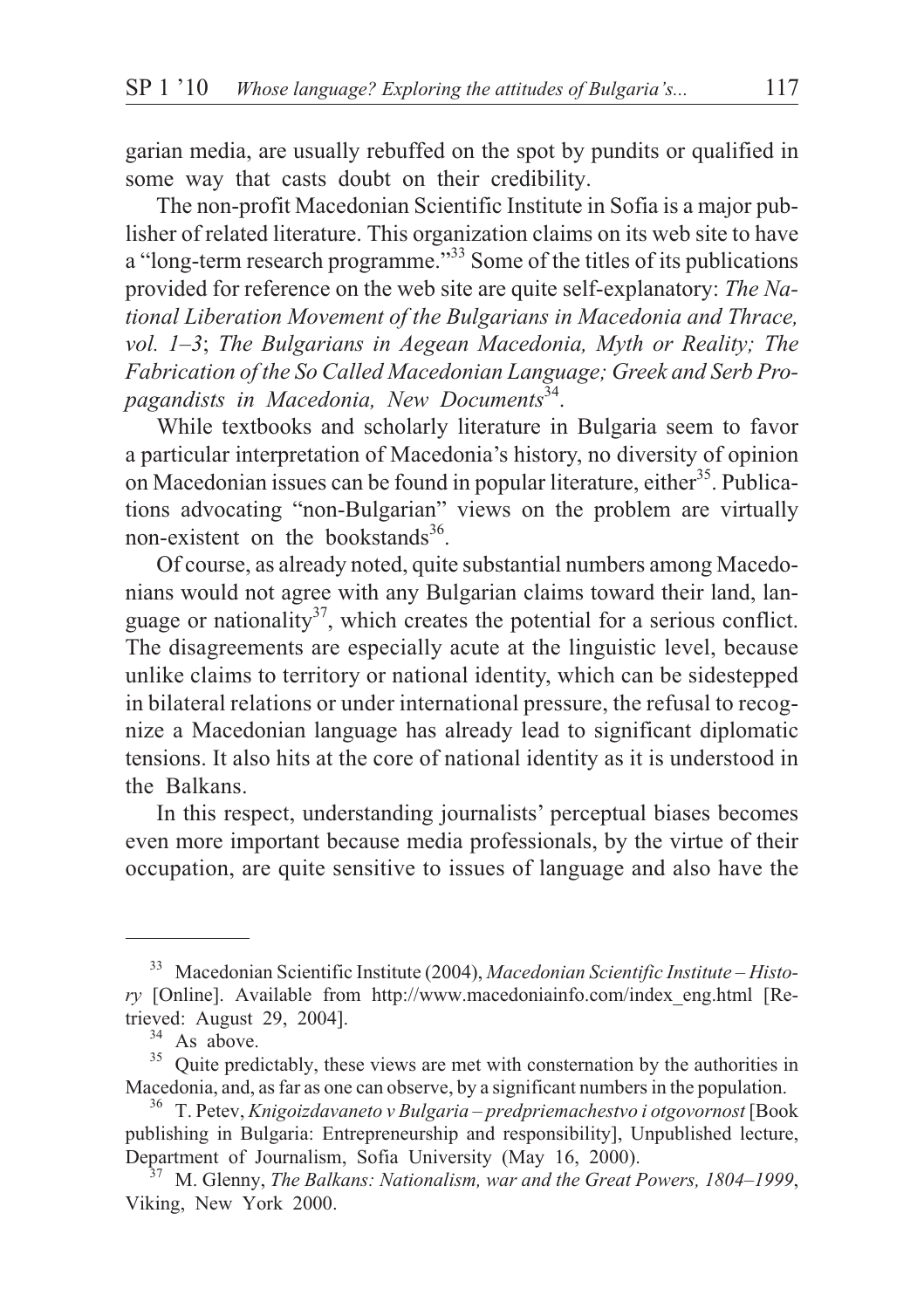ability to be "the agents of power," following Herbert Altschull's self-explanatory term<sup>38</sup>.

#### **The third-person effect**

One can only wonder why the third-person effect was not conceptualized earlier than 1983, the year of the formulation of its basic hypothesis. The main premise – that others are more susceptible to extraneous influences that we are – is instantly recognizable by most of us. To make up for the lost time, since 1983 the third-person effect has received full attention from researchers, and the empirical evidence of its manifestations is abundant.

In fact, Davison, whose 1983 oft-cited article first conceptualized the third-person effect, acknowledged to have nurtured the idea for years. The initial thrust to Davison's thought came from the story of an all-Black military unit, stationed in the Pacific, which was withdrawn from combat area and disbanded, after being showered with Japanese propaganda leaflets. The flyers contained appeals to the Black soldiers not to fight in "a white-men war," in which Blacks, ostensibly, had nothing to gain<sup>39</sup>.

Unit's commanding officers, all Caucasian, feared that the Japanese propaganda may indeed find fertile ground in soldiers' psyche, and resorted to preventive action. As Davison pointed out, no evidence was ever found that Black soldiers'morale was affected. The effect of that Japanese propaganda attempt on officers'thinking and decisions, on the other hand, was striking<sup>40</sup>.

With this episode in mind, Davison tested the idea of perceptions of differential impact of mass communication, and formulated this statement: "People will tend to overestimate the influence that mass communications have on attitudes and behaviors of others."<sup>41</sup>

Generally, individuals will expect persuasive communication to have greater effect on others – members of any different group – than on them-

 $38$  J. H. Altschull, *Agents of power: The media and public policy* ( $2<sup>nd</sup>$  ed.), Longman, New York 1995. <sup>39</sup> W. P. Davison, *The third-person effect in communication*, "Public Opinion

Quarterly" 1983, no. 47, p. 1–15.<br><sup>40</sup> As above.<br><sup>41</sup> As above, p. 3.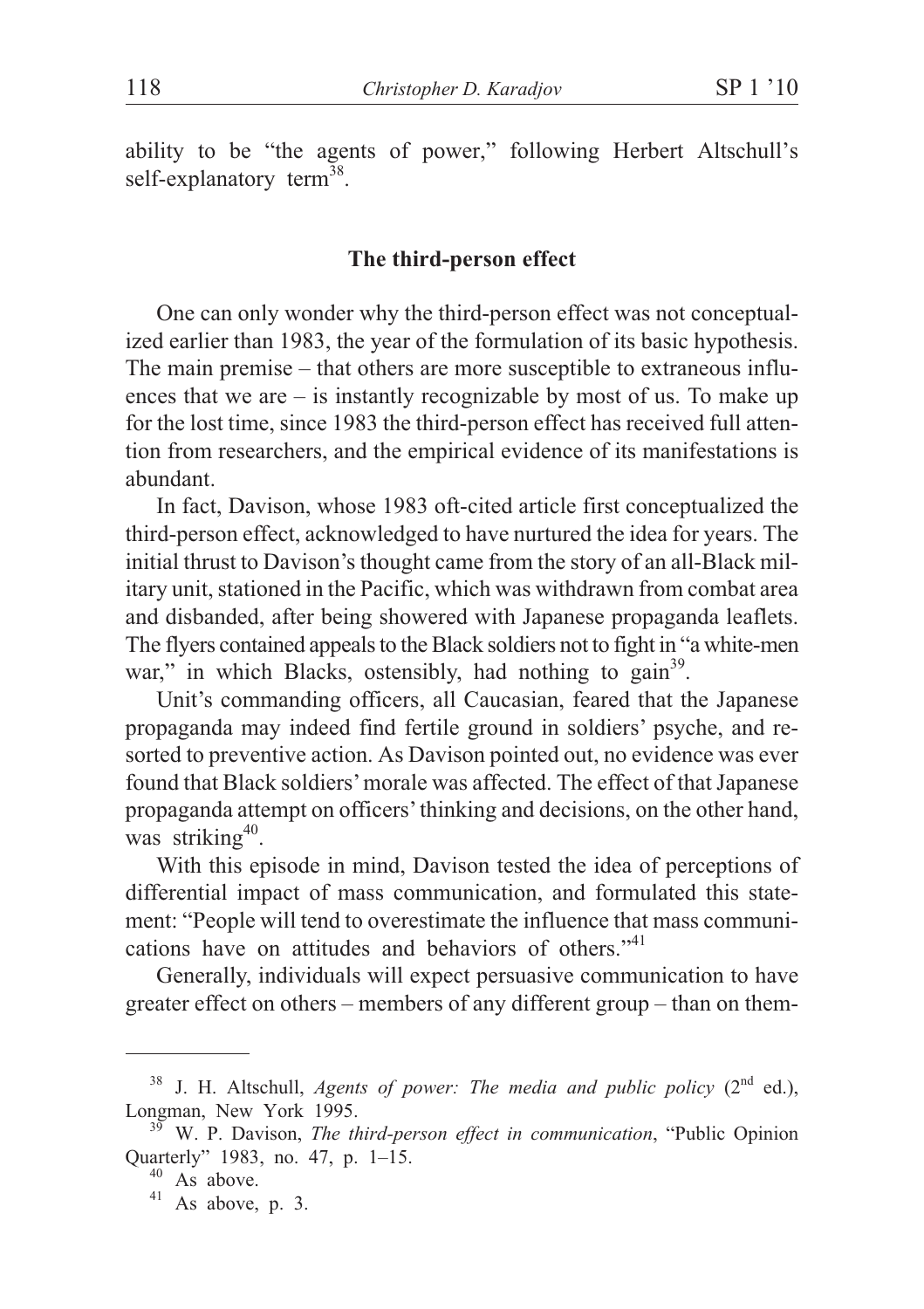selves. Davison predicted that such expectations, justified or not, may provoke action on part of those, who perceive themselves immune to the particular persuasive message, but see others at risk to be swayed in some respect by its influence. Hence, the officers' decision to remove the all-Black unit from its positions, ostensibly avoiding mass desertions, or worse, mutiny. Such seemingly prudent reaction on part of the commanders, was, in fact, entirely unjustified, except for the strong perception that these U.S. troops were affected by the Japanese propaganda $42$ .

After this introduction of the third-person effect hypothesis, it has been tested empirically in numerous settings, such as the persuasive effect of product commercials and  $PSAs<sup>43</sup>$ , support for censorship on pornography<sup>44</sup>, voting behavior<sup>45</sup>, negative political advertising<sup>46</sup>, defamation<sup>47</sup>, television shows<sup>48</sup>, impact on policy makers<sup>49</sup>, public opinion and policies<sup>50</sup>,

<sup>44</sup> A. Gunther, *Overrating the X-rating: The third-person effect and support for censorship of pornography, "Journal of Communication" 1995, no. 45, p. 21–39.* 

<sup>45</sup> D. Rucinski and C. Salmon, *The "other" as the vulnerable voter: A study of the third-person effect in 1988 U.S. presidential campaign*, "International Journal of Pu-<br>blic Opinion Research" 1990, no. 2, p. 345–368.

<sup>46</sup> J. Cohen and R. G. Davis, *Third-person effects and the differential impact in negative political advertising, "Journalism Quarterly" 1991, no. 68, p. 680–688.* 

<sup>47</sup> J. Cohen, D. Mutz, V. Price and A. Gunther, *Perceived impact of defamation: An experiment on third- person effects*, "Public Opinion Quarterly" 1998, no. 52,

p. 161–173. <sup>48</sup> D. L. Lasorsa, *Real and perceived effects of "America"*, "Journalism Quarterly" 1989, no. 66, p. 373–378. <sup>49</sup> D. L. Lasorsa, *How media affect policy-makers: The third person effect*, in: *Pu-*

*blic Opinion, the Press and Public Policy*, ed. J. D. Kennamer, Praeger, New York

<sup>50</sup> D. C. Mutz, *The influence of perceptions of media influence: Third person effects and the public expression of opinions*, "International Journal of Public Opinion Research" 1989, no. 1, p. 3–23; D. C. Mutz, *The political effects of perceptions of mass opinion*, "Research in Micropolitics" 1994, no. 4, p. 143–167; D. C. Mutz, *Reading Public Opinion: The Influence of news coverage on perceptions of public sentiment*, "Public Opinion Quarterly" 1997, vol. 61, no. 3, p. 431–451; D. C. Mutz, *Impersonal influence: How perceptions of mass collectives affect Political Attitudes*, Cambridge University Press, New York 1998.

<sup>&</sup>lt;sup>42</sup> As above.<br><sup>43</sup> A. Gunther, E. Thorson, *Perceived persuasive effects of product commercials and public service announcements: Third-person effects in new domains*, "Communi-<br>cation Research" 1992, no, 19, p. 574–596.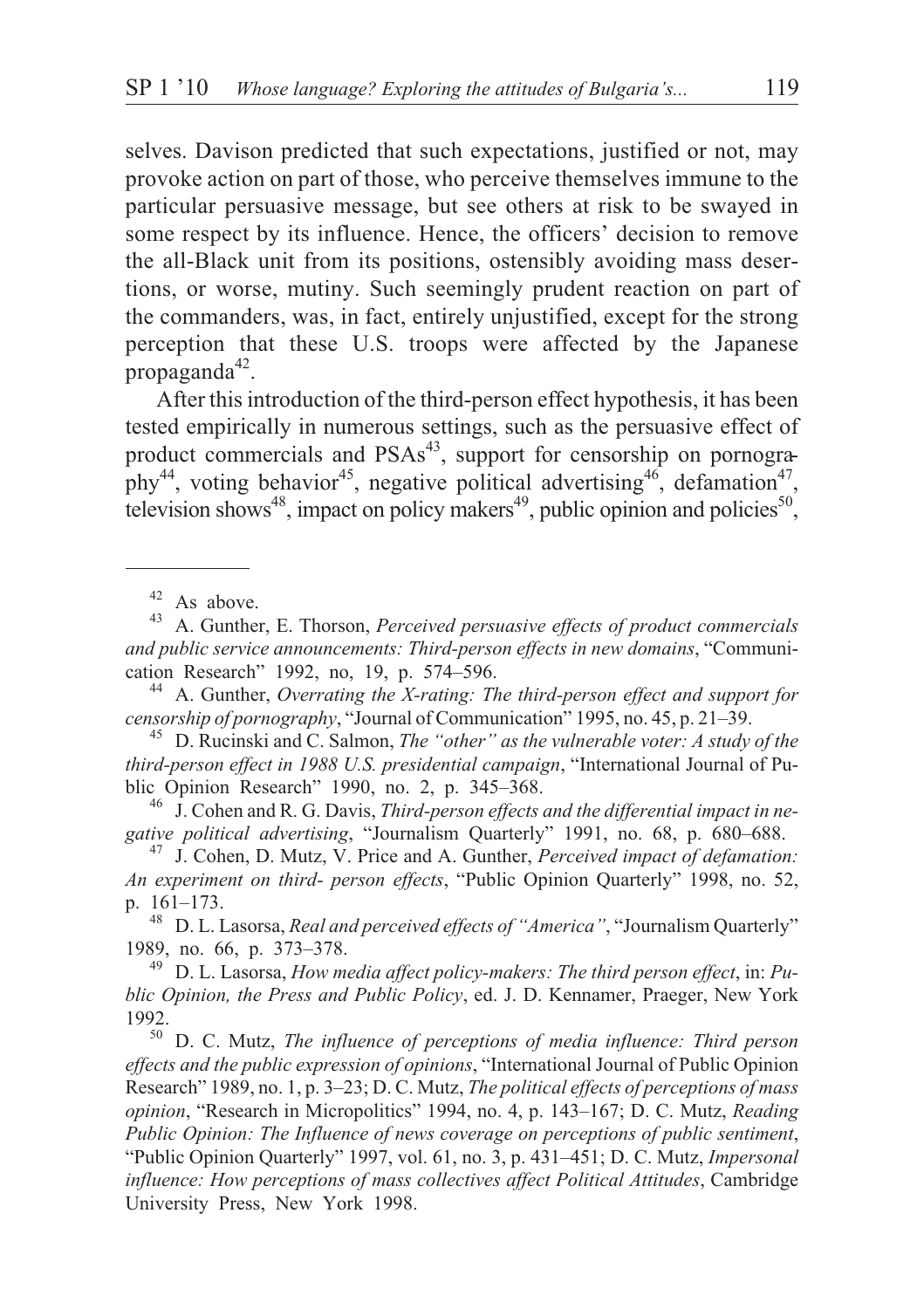the O. J. Simpson trial<sup>51</sup>, to mention only a few. Cohen and Davis,  $52$  in particular, found that the magnitude of third-person effect is more pronounced with negative news, or with perceived negative framing of the story's characters.

Neuwirth and Frederick further scrutinized some of the background assumptions in third-person effect studies<sup>53</sup>, while Perloff (1993, 1999) and Paul et al. (2000) offered some comprehensive and useful reviews of the third-person effect literature<sup>54</sup>.

Of particular interest to this project are the findings by Rucinski and Salmon, who studied how respondents perceived that harm to "others" might be caused by certain messages<sup>55</sup>. These researchers built up on Davison's suggestion that when communication is understood as biased or propagandistic in some way, deservedly or not, the perceived differential impact on "others" vs. "us" is maximized $56$ .

A by-product of this finding is that people who hold more extreme views on an issue will think of others as more fallible to "misleading" information. When such strong ideologues (in the broadest sense of this term, which certainly includes nationalists) detect that media are framing their cause in a negative way, this will trigger concern not about their own beliefs, but about the "vulnerable others" who may be swayed by the "misrepresentation" of reality. In a study by Perloff, highly-involved supporters of a cause (Israelis and Palestinians) were found to exaggerate the magnitude and directional influence of news coverage on a group of "regular" television viewers, and the resulting reaction was rather hostile<sup>57</sup>. Both sides accused media of prejudice, favoritism, bias and lack of fair-

<sup>51</sup> P. D. Driscoll, M. Salwen, *Self-perceived knowledge of the O. J. Simpson trial: Third-person perception and perceptions of guilt*, "Journalism and Mass Communication Quarterly" 1997, no. 74 (3), p. 541–556.<br><sup>52</sup> J. Cohen, and R. G. Davis, op. cit.<br><sup>53</sup> K. Neuwirth, E. Frederick, *Extending the framework of third-, first-, and se-*

*cond-person effects*, "Mass Communication and Society" 2002, no. 5(2), p. 113–140.<br><sup>54</sup> See: B. Paul, M. B. Salwen and M. Dupagne, *The third-person effect: A me-*

*ta-analysis of the perceptual hypothesis*, "Mass Communication and Society" 2000, no. 3(1), p. 57–85; R. M. Perloff, *Third-person effect research 1983–1992: A review and synthesis*, "International Journal of Public Opinion Research" 1993, no. 5, p. 167–184; R. M. Perloff, *The third-person effect: A critical review and synthesis*,

<sup>&</sup>lt;sup>55</sup> D. Rucinski and C. Salmon, op. cit. <sup>56</sup> W. P. Davidson, op. cit. 57 R. M. Perloff, op. cit.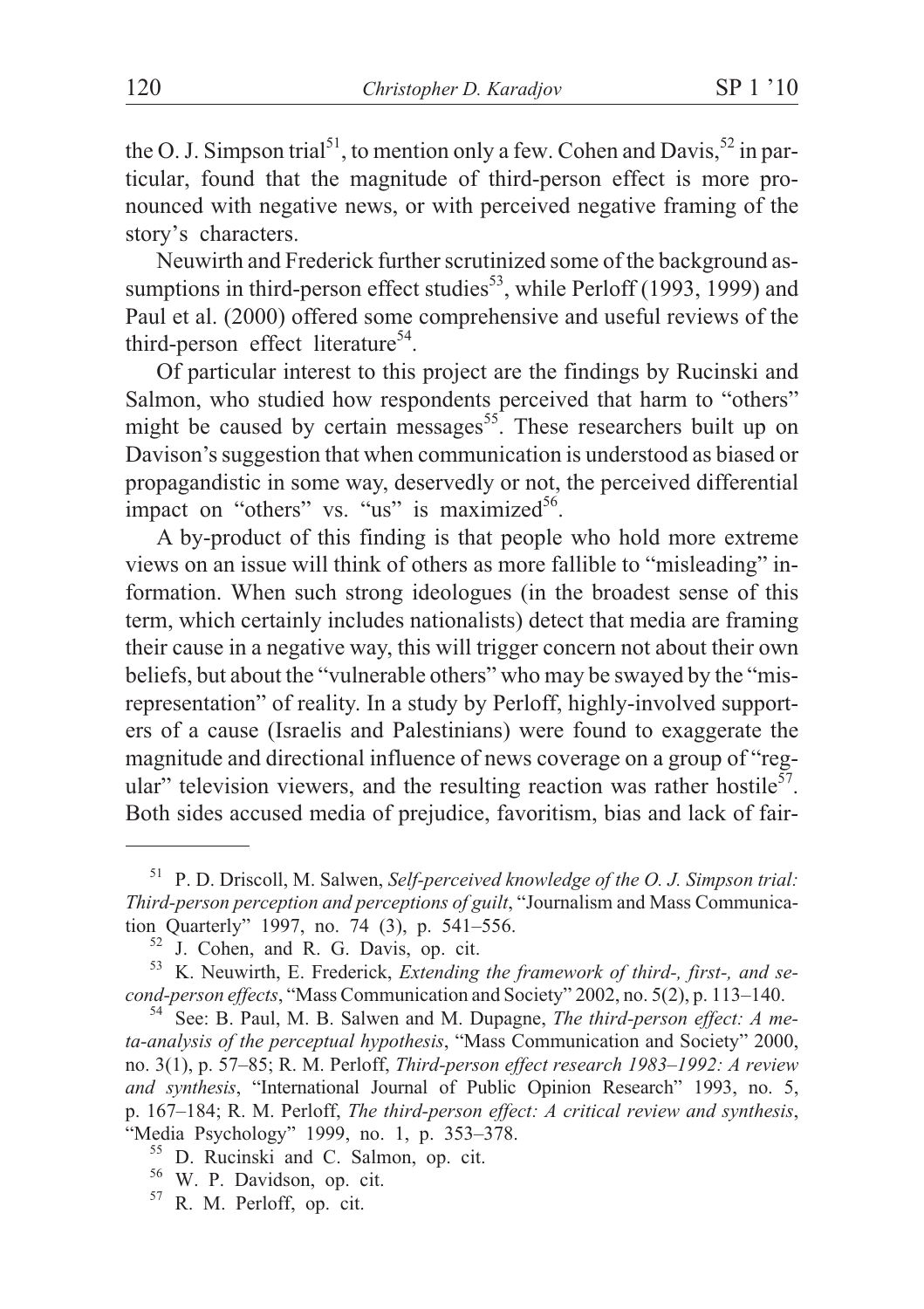ness. Quite similar to Perloff's were findings by Vallone et al.<sup>58</sup> In these studies, mainstream broadcast materials were used as stimuli, which makes them easily generalizable.

The explanation of such maximizing of the third-person effect given by Perloff is that respondents attend more closely and react stronger to schemata-discrepant information in the news<sup>59</sup>. To put this in terms relevant to this study, viewers who hold stronger nationalist beliefs and therefore possess more rigid, unyielding information-processing frames in their minds, will be disturbed by views in the news that are inconsistent with their own schemata. Perceiving hostile frames, the highly-involved persons will manifest fear that "incorrect" framing of the news will sway the undecided, weak, "immature" others.

Little doubt exists today that the third-person effect is a powerful perceptual artifact, which often is not grounded in the reality. It assumes highly involved audiences who see things in a different way and expect to behave differently from "others."

The third-person effect is an important phenomenon as far as professional journalists are concerned, because one of its most direct manifestations may be the willingness to impose **information restriction**s on the "vulnerable others" – which media decision makers are in the perfect position to achieve.

#### **Method**

This study presented two methodological challenges. The first one was the complexity of the problem, which led to some compromises in order to make the questionnaire and statistical analysis manageable. The second issue related to designing a sampling procedure that would identify and target only a certain professional elite among Bulgarian journalists, that is, those who hold the most power in determining media content.

**Sample.** During the changes of the 1990s, journalists' organizations built a membership that was hardly inclusive of all professionals in this field. Simply put, Bulgarian journalists did not seem likely to join a pro-

<sup>58</sup> R. P. Vallone, L. Ross and M. R. Lepper, *The hostile media phenomenon: Biased perception and perceptions of media bias in coverage of the "Beirut Massacre"*, "Journal of Personality and Social Psychology" 1985, no. 49, p. 577–585. <sup>59</sup> R. M. Perloff, op. cit.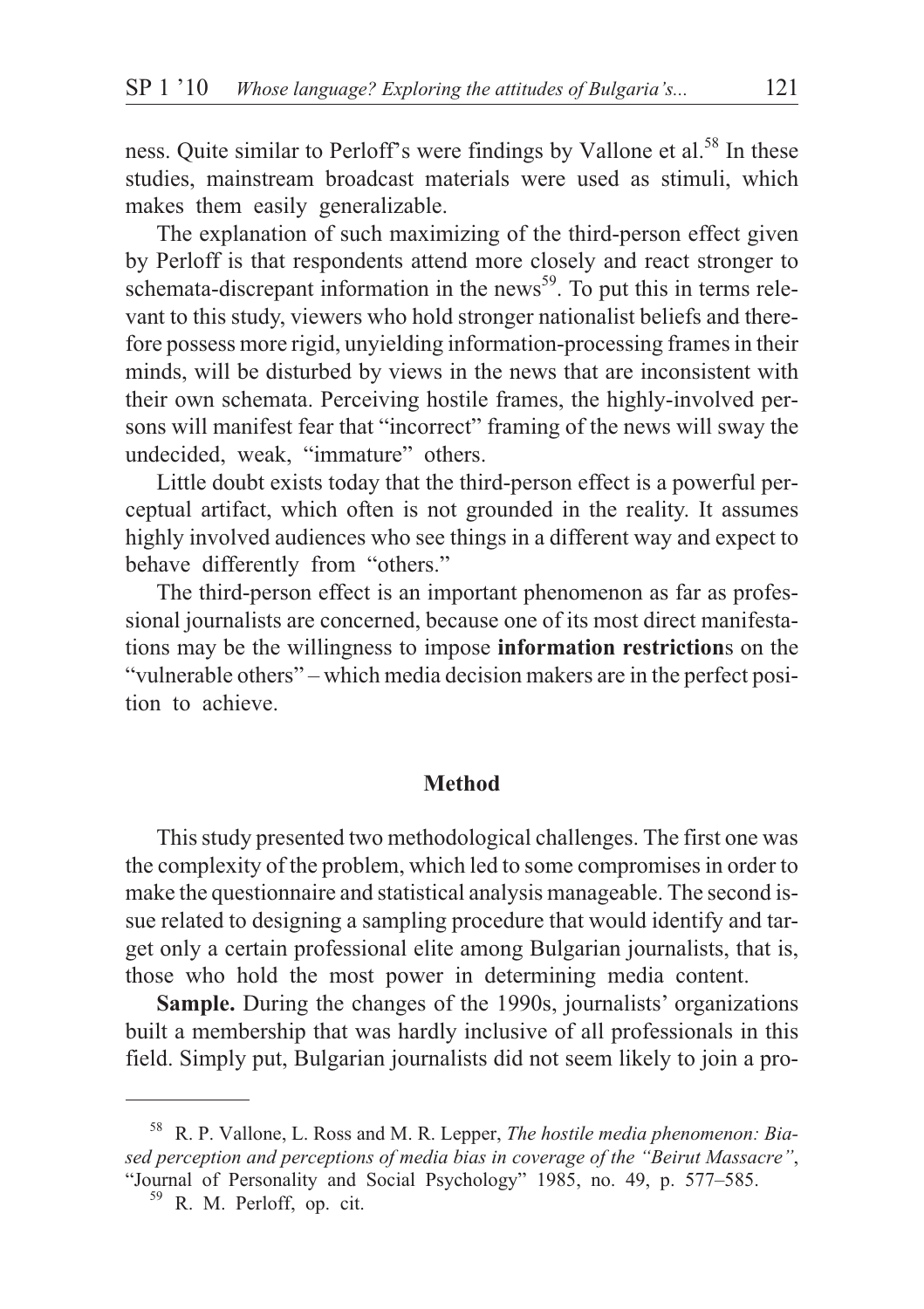fessional organization<sup>60</sup>. In part, this was a reaction to the times before 1989–1990 when virtually all full-time journalists, as well as writers, poets, artists, actors, musicians had to be members of their respective professional organizations in order to be allowed to practice their craft $61$ .

Another reason for the Bulgarian journalists' apparent aversion to professional organizations is that news professionals did not find them helpful in times of economic and political turmoil<sup>62</sup>. The fact of the matter is that a majority of the Bulgarian journalists has not become organized into any formal group. Journalists in Bulgaria are not required to obtain a license or registration to practice, so there is no professional roster. Therefore, editors, producers, reporters, photographers, freelancers and other media professionals are not listed comprehensively in any publicly available source.

To tackle this problem, this study conceptualized a sub-population of Bulgarian journalists, namely, the *elite journalists*, and sampled them using a two-step procedure.

First, the author obtained a 1998 publication by a major Bulgarian news agency, the *Who's Who of Bulgarian Journalism* (Sofia Press, 1998). In the preface, the editors explain their selection. Editors-in-chief of all Bulgarian media were approached with a request to nominate the most influential $^{63}$  editors and reporters on their staff. The resulting list contained about 400 names of journalists along with short biographical sketches and home addresses. After a revision, a copy of the journalists'*Who's Who* was mailed to 10 well-known editors at several news organizations with a request to update the original list<sup>64</sup>. In the end, the initial 400 names on the

<sup>60</sup> I. G. Nikoltchev, *The post-communist Bulgarian journalist: Transition to democracy* (Doctoral dissertation, University of Maryland – College Park), "Dissertation Abstracts International", 59, no. 10A, (1998): 3683. This is also confirmed by author's own experience. During his times as an active journalist (1990–1997), he recalls working with only a handful of reporters and editors who belonged to a journalistic organization.

 $61$  Even the process of becoming a journalist was tightly controlled: In order to be admitted to the Journalism Department at Sofia University, the prospective student had to be cleared by the regional Communist Party organization.

<sup>&</sup>lt;sup>62</sup> E. Ognianova, *The transitional media system of post-Communist Bulgaria*, "Jo-<br>urnalism Monographs" 1997, no. 162.

 $63$  Influence was defined as "being the best in the profession" as judged by their peers (Sofia Press, 1998, p. 7).<br><sup>64</sup> The principal consultants for this revision were: Boyko Vassilev, anchor with

the Bulgarian National Television; Dimitri Ivanov, commentator for Sega; Lyudmil Karavasilev, representative of United Bulgarian Bank and professor at the Department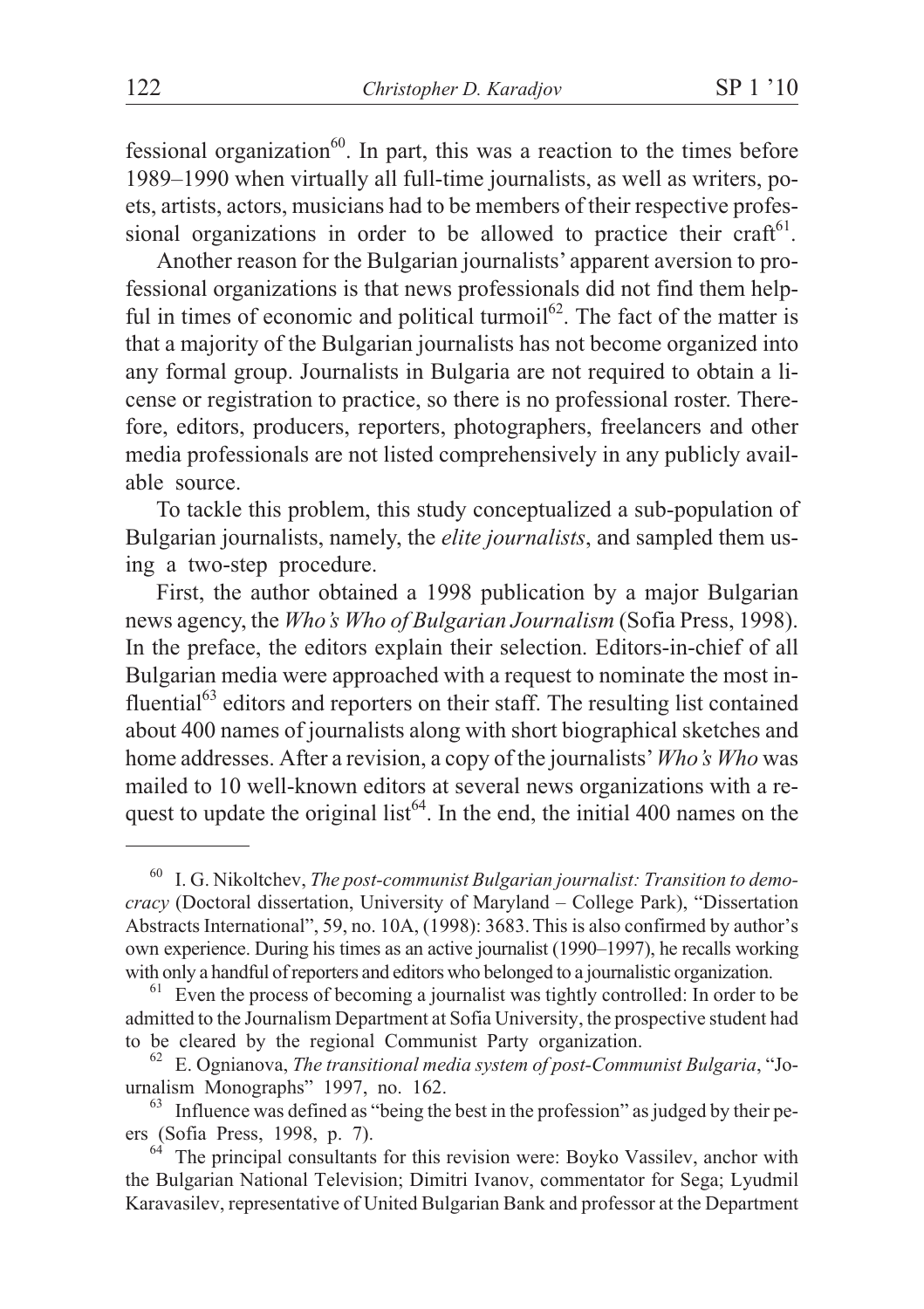list were reduced to 189 (eliminating all retirees, potential retirees, transfers to other occupations, and a number of provincial media professionals).

The second part – adding names – took considerably longer, because there was less agreement on that issue. The author, who accrued 10 years of journalistic experience in Bulgaria, had to intervene much more often, mostly by asking questions about the career prospects of a particular person. After several iterations of the list, an additional 59 names were added, all of them editors and senior reporters who rose to prominence during the 1990s.

The resulting list had 248 journalists, who, for all practical intents and purposes, could be considered the most influential individuals in Bulgarian journalism, above all with respect to the topic of this study<sup>65</sup>.

The method may not be perfect, but it is far superior to having a convenience sample, as is often the case in studies of foreign journalists<sup>66</sup>. It is also much better, in this author's opinion, than randomly selecting journalists from a proprietary list assembled by unknown parameters<sup>67</sup>. The largest deficiency of this selection procedure is the undeniable degree of subjectivity in determining who is an influential journalist in Bulgaria and who is not. Yet it proved to be the only feasible and methodologically acceptable way of creating a sampling frame for this study.

**Questionnaire.** As previously noted, this project was a part of a much more complex study. All 248 journalists selected as "elite" received the full study questionnaire, and 133 completed questionnaires $^{68}$  were re-

of Journalism and Mass Communication at Sofia University; Milen Marchev, editor-in-chief of Sega Magazine and publisher of Metropolis Magazine; Venelina Gotcheva, editor-in-chief of 24 Hours; Georgi Nedelchev, senior editor with Monitor; Vassil Zahariev, deputy editor-in-chief of Standard; Lilia Popova, senior reporter with Sega; Yovo Nikolov of Capital; Iva Petroni, anchor with the Bulgarian National Television. The major consideration to select this particular people was author's personal

 $65$  That is, the design of this list excluded some quite prominent journalists who dealt exclusively with issues of fashion or technology, along with some game show hosts, whose prominence was by no means relevant to the studied problems.<br><sup>66</sup> D. H. Weaver, *Journalists around the world: Commonalities and differences*,

in: *The global journalist: News people around the world*, eds. D. H. Weaver and W. Wu, Hampton Press, Cresskill, NJ 1998.<br><sup>67</sup> It is also much cheaper – use of proprietary lists of professionals in Bulgaria is

no less expensive as it would be in the United States, about \$2 per name. <sup>68</sup> Another 6 questionnaires were partially filled, which excluded them from the

scope of this study.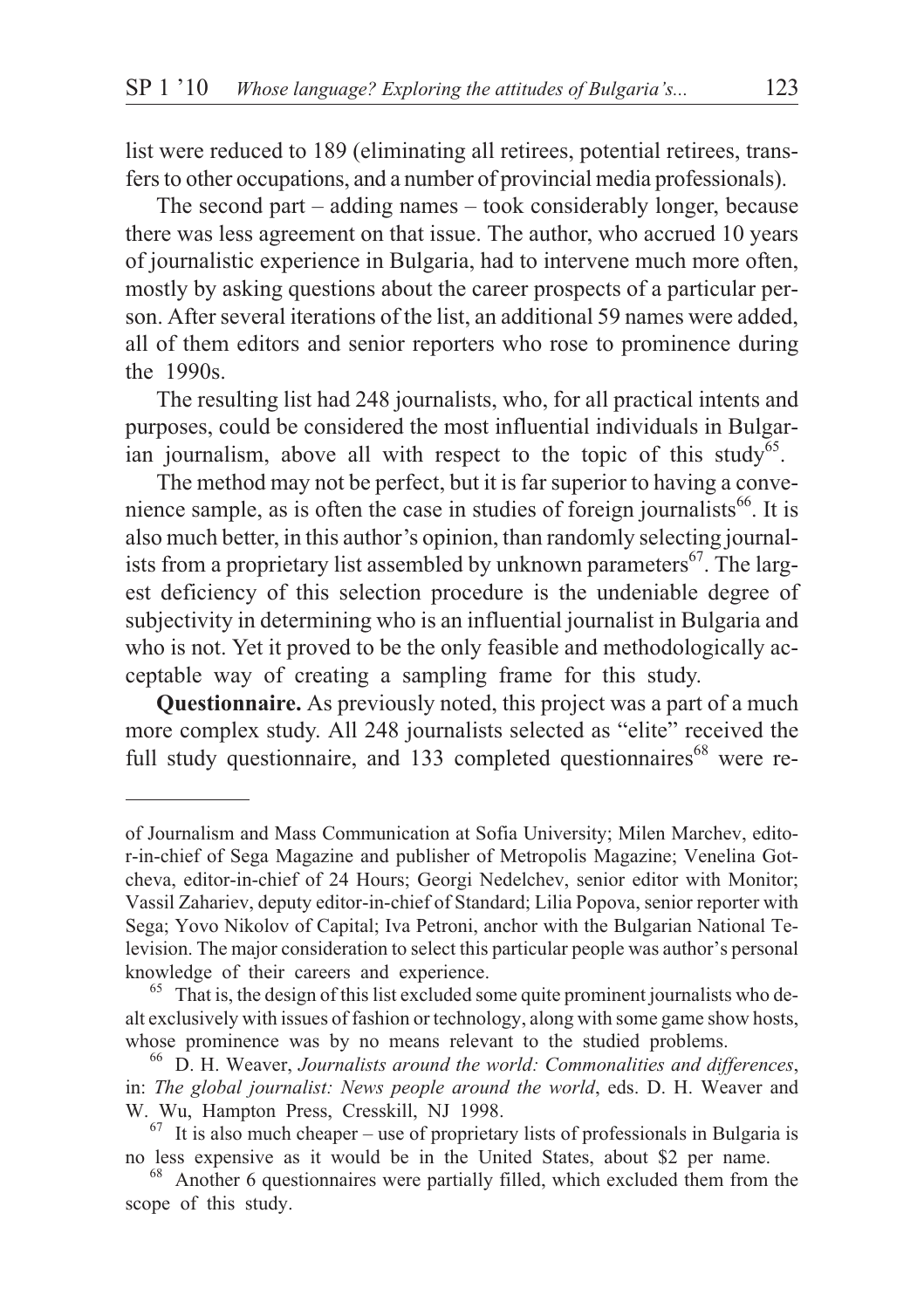turned, for a response rate of 53.6%. The questionnaires were delivered by the author and associates to the respective media organizations and collected a few days later (with the exception of several provincial journalists, who received and returned the questionnaires by mail). More than a few journalists required a repeated request to complete the survey, yet the pressure was kept to a minimum and participation was entirely voluntary, without any incentives.

A Likert scale measuring journalists' attitudes was constructed following Eagly and Chaiken's recommendations<sup>69</sup>. All questions were asked in the context of "self" – that is, what the journalist thinks about the issue, vs. "others" – conceptualized as other Bulgarians (presumably, non-journalists).

The specific statements used for the Likert scale on language were generated from the literature and subjected to a pre-test with 87 students in two Bulgarian universities. The pretest eliminated items with low item-total score correlations. The resulting reliability coefficients (Cronbach's alpha) for the remaining 10 items on the Likert scale was found to be .72 during the pre-test, which was deemed appropriate for use in the actual study.

To test for the third-person effect, Bulgarian journalists were asked to compare themselves as a group to two other groups. The situation, as presented, located the journalists and the said two groups of "others" in Macedonia, as explained below.

The first set of "others" was labeled "foreign observers." This term gained widespread use in Bulgarian media in the 1990s, starting with the foreign observers who arrived for the first democratic elections in June 1990s. It was mostly used after that to label scores of Westerners and non-Westerners who were monitoring the situation in former Yugoslavia during the 1991–1995 civil wars. By the early 2000s, Macedonia hosted some 5,000 such foreign observers at all times<sup>70</sup>, and the very term was an acceptable shortcut in Bulgarian media for a non-military representative who had arrived to monitor a dangerous situation on behalf of a major international organization (e.g., the United Nations, European Union, NATO, or the Organization for Security and Cooperation in Europe).

The second set of "others" was conceptualized as Bulgarian tourists vacationing in Macedonia, which is a common occurrence, especially in

<sup>69</sup> A. H. Eagly and S. Chaiken, *The psychology of attitudes*, Harcourt Brace Jovanovich, New York 1993, p. 51–55 and p. 64–72.<br><sup>70</sup> J. Phillips, op. cit.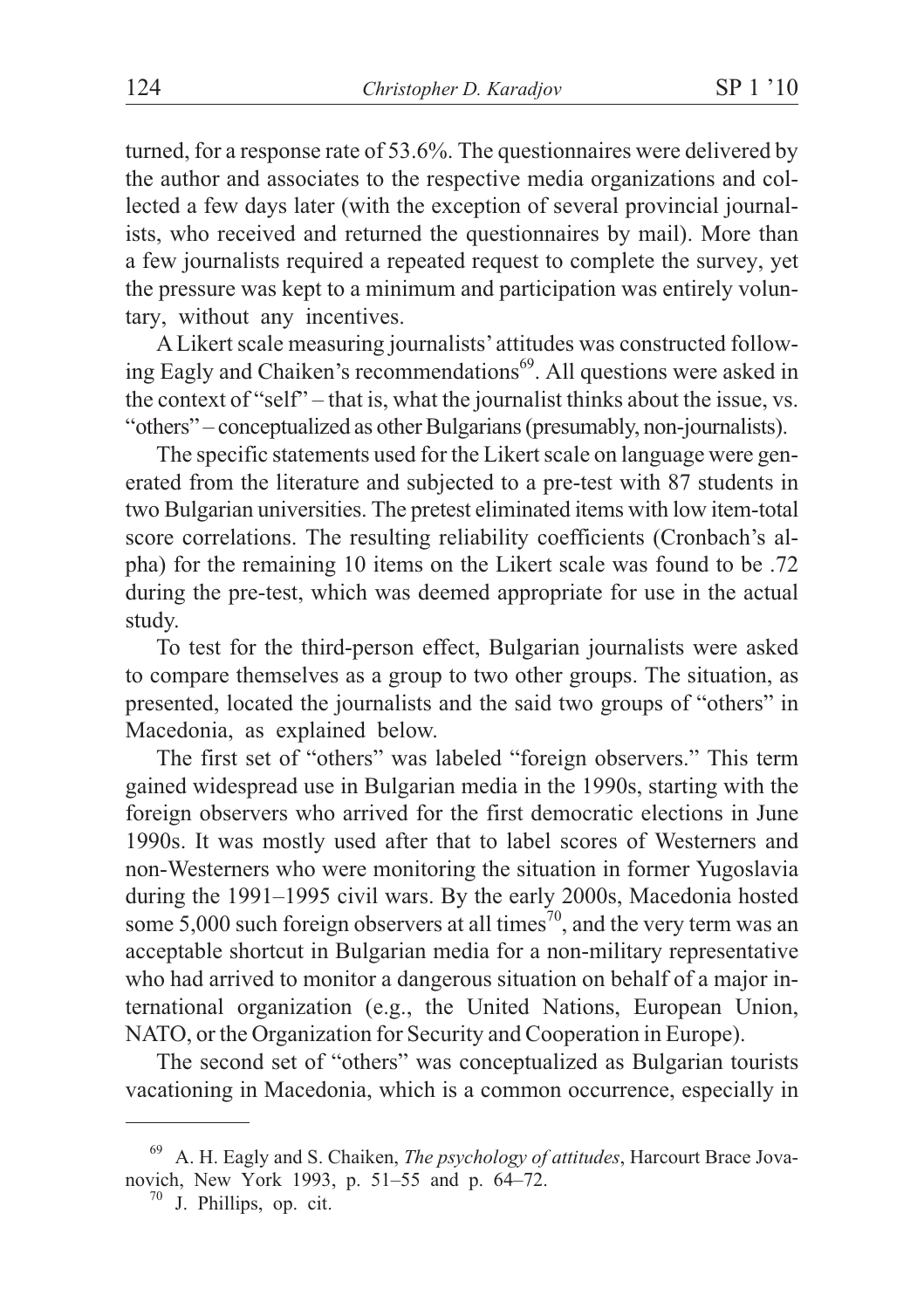the cities of Ohrid (on the eponymous lake), Prespa and Struga<sup>71</sup>, and in the capital of Skopje.

None of the situations is out of question, even though an element of artificiality exists in this as in most other third-person effect studies<sup>72</sup>.

**Methodological limitations.** This study has two obvious limitations. The first one is related to the relatively small sample size and the non-random sampling procedures, which may have introduced biases in the sample selection or obscured some valid inferences. Yet obtaining limited data is better than no data at all – and given the dearth of research on Bulgarian journalists (Nikoltchev's 1998 project was the only serious attempt in the area during the 1990s), this study should be viewed as a preliminary exploration of a potentially very interesting subject.

The second limitation refers to the development of the instrument of this study. Again, to this author's knowledge, no researcher in Bulgaria has ever attempted to quantify attitudes toward Macedonia, with the exception of the occasional question or two included in other polls. The exploratory nature of the study makes some mistakes inevitable on such a complex topic. Only subsequent systematic research can lead to the full validation of sampling approaches, questions and findings presented here.

**Research questions and hypotheses.** Two overall research questions were posited for this study:

- *RQ1: What is the attitude of elite Bulgarian journalists on the issue of Macedonian language, defined as whether Macedonian language is a mere dialect of Bulgarian or a separate language?*
- *RQ2: What do elite Bulgarian journalists think is the average attitude of the rest of Bulgarians (non-journalists) on the same issue?*

Two hypotheses were formulated as well to test for the third-person effect on the issue of Macedonian language:

H1: *On the issue of Macedonian language, Bulgarian journalists would consider themselves to be less likely to undergo an attitude change under the influence of Macedonian media when compared with other Bulgarians (non-journalists).*

<sup>71</sup> Ohrid, Struga, Prespa are names tightly related to Bulgarian history, as Ohrid was the capital of King Samuil, claimed today by both Bulgarians and Macedonians as the leader who ruled during a 'golden age' of his kingdom. Both sides are calling it, respectively, Great Bulgaria or Great Macedonia. <sup>72</sup> R. M. Perloff, *Ego-involvement*, op. cit.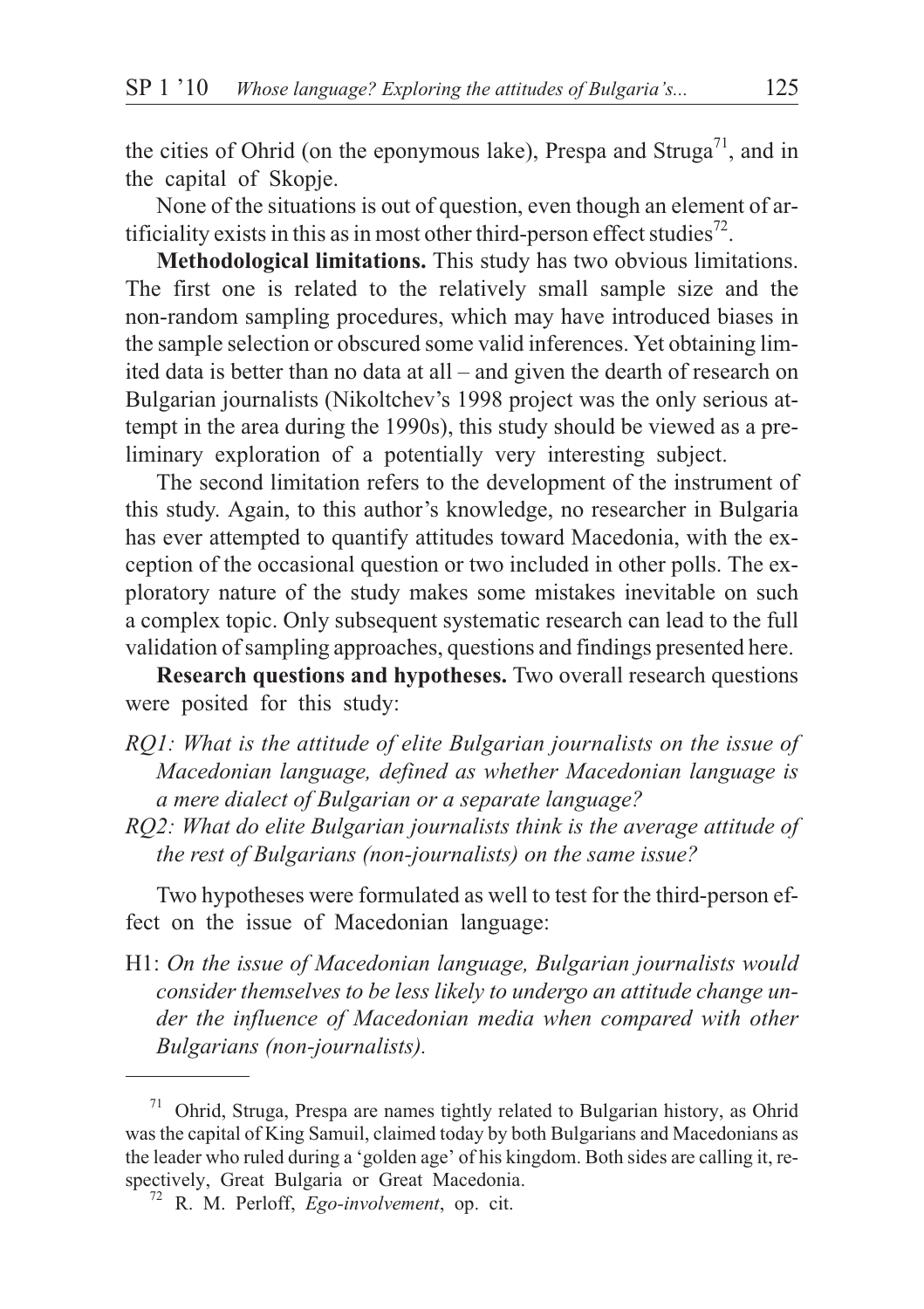H2: *On the issue of Macedonian language, Bulgarian journalists would consider themselves to be less likely to undergo an attitude change under the influence of Macedonian media when compared with foreigners (foreign observers).*

#### **Results**

The Likert scale designed to measure the attitude toward Macedonian language comprised 10 statements selected during the pre-test, each item coded on a five-point scale, from "strongly agree" to "strongly disagree," with a midpoint of "undecided/cannot tell." Some of the items had reverse coding to forestall any design artifacts in the questionnaire, which was re-coded during analysis. Overall, results closer to 1 mean higher agreement with the general statement that Macedonia's language is a mere dialect of Bulgarian, and results closer to 5 mean stronger disagreement with this position.

The first task of this research was to address any potential reliability issues, so Cronbach's alpha was calculated for both Likert scale sets (journalists rating themselves and journalist rating other Bulgarians). The first alpha came out as .75 and the second was .71, which affirmed the stability of the scale from the pretest phase.

The next step was to produce a summated rating, or an index, using the Likert scale items. On the set of questions referring to journalist's judgment of their own attitude toward Macedonian language's nature and origin, the mean was 1.51, with a  $SD = .81$ ,  $SE$  mean = .70 and n = 133. This is a strong indicator that elite Bulgarian journalists were very much in agreement with the position that Macedonian language is a dialect of Bulgarian, and not an independently-developed language. Journalists evaluated the rest of Bulgarians with a mean score of  $1.64$  (SD = .68, SE mean = .57,  $n = 133$ ).

The overall difference between these means was not significant, which is indicative that Bulgarian journalists consider themselves to be of the same mind on the issue of language as their average Bulgarian counterparts (again, this is what journalists think). A strong predisposition toward non-acceptance of the Macedonian language is apparent from this survey. For instance, despite the presence of a midpoint on the questionnaire, only about 2.2% of answers on all 20 items  $(10+10)$  fell into this category. This hints at established preferences among respondents, who obviously displayed little hesitation on the subject.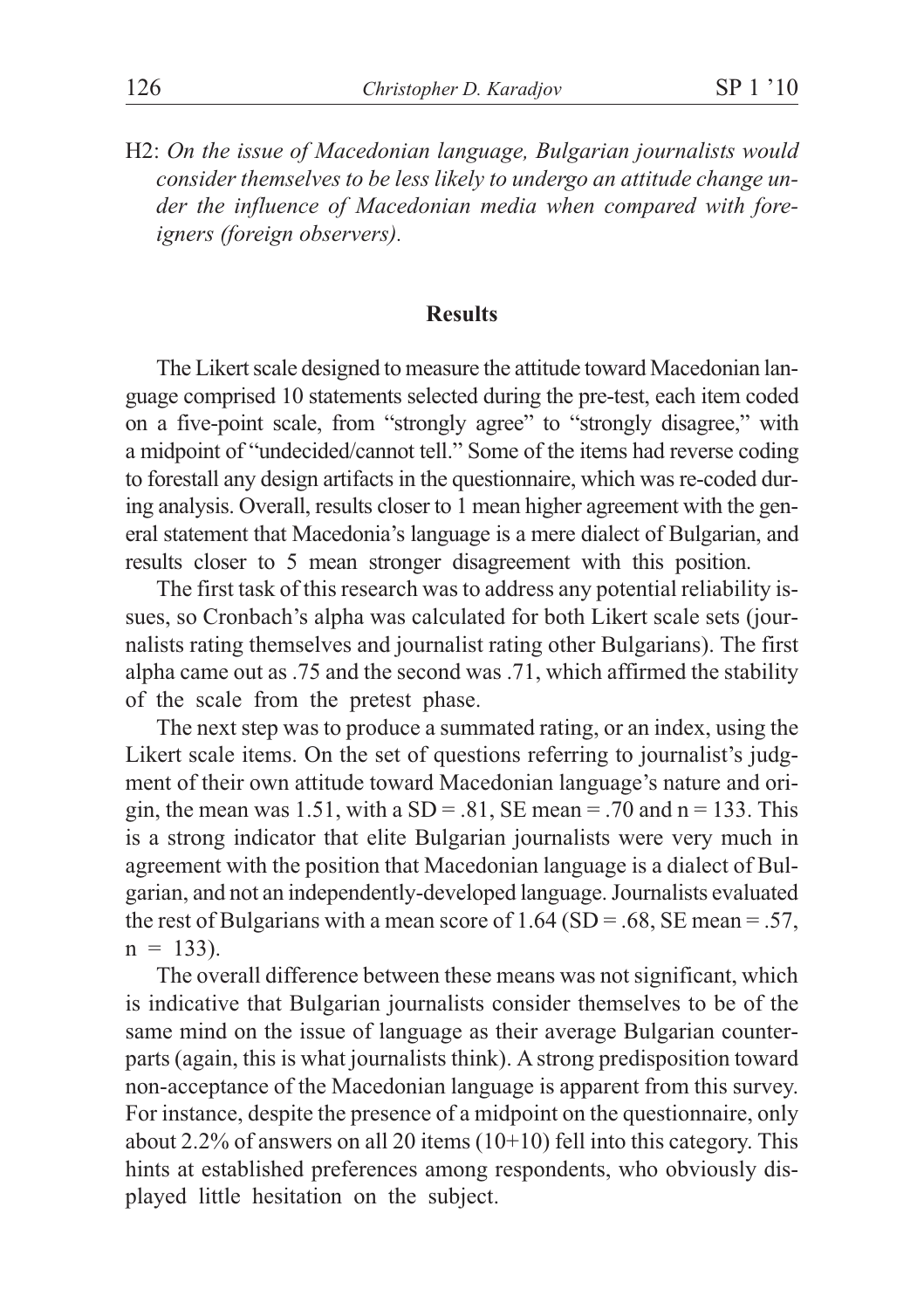**Third-person effect.** The section of the questionnaire devoted to the third-person effect asked respondents (Bulgarian journalists) to answer how much Macedonian media might influence their own opinions about the nature and origin of Macedonian language. The two reference groups of "others" in this case were "Bulgarian tourists" and "foreign observers," all hypothetically sharing the same hotel with the journalists.

The self-reported assessment of respondents' knowledge of Macedonian media showed some inconclusiveness, averaging 5.03 on the 10-point scale (SD = 2.47, SE mean = .22), where 1 meant "absolutely no knowledge" and 10 – "extremely knowledgeable." This is not very surprising, because Macedonia does not boast particularly influential media and Macedonian newspapers, although not completely unavailable, are generally rare in Bulgaria. It also likely means that journalists based their judgment of media influence mostly on assumptions, that is, on preconceived notions rather than on solid observations.

Judging themselves on a 10-point scale, with 0 meaning "no influence at all" to 10 meaning "extremely strong influence" (of Macedonian media), journalists yielded a predictably low mean of 2.06 ( $n = 133$ , SD = 1.54, SE mean = .13). Obviously, the respondents saw very little chance that anything they view or read in Macedonian media may change their established viewpoint that Macedonia's language is a dialect of Bulgarian and not a separate language.

The hypothetical visiting Bulgarian group (tourists), as perceived by the journalists, was estimated to average 2.49 ( $n = 133$ , SD = 1.69, SE mean = .15). Apaired-samples t-test was used to compare what respondents thought of their own likelihood of attitude change vs. the chance of such a change among the Bulgarian tourists residing in the same hypothetical hotel and subjected to the same presumed media influences. The paired difference was deemed to be significant at the ( $p < .005$ ,  $t = -2.92$ ,  $df = 132$ ), thus rejecting the null hypothesis.

This finding **confirmed the presence of a third-person effect** as it concerns the perceived stronger influence of Macedonian media on Bulgarian tourists ("the others") compared with a group of elite Bulgarian journalists ("us"). In other words, elite Bulgarian journalists perceived their compatriots as more likely to be swayed by Macedonian media on the issue whether Macedonian language is a separate language (as is the official position of Macedonia) rather than the Bulgarian dogma that it is a dialect.

When the group of "others" was conceptualized as "foreign observers," the results were even more **uniformly supportive of the third-person**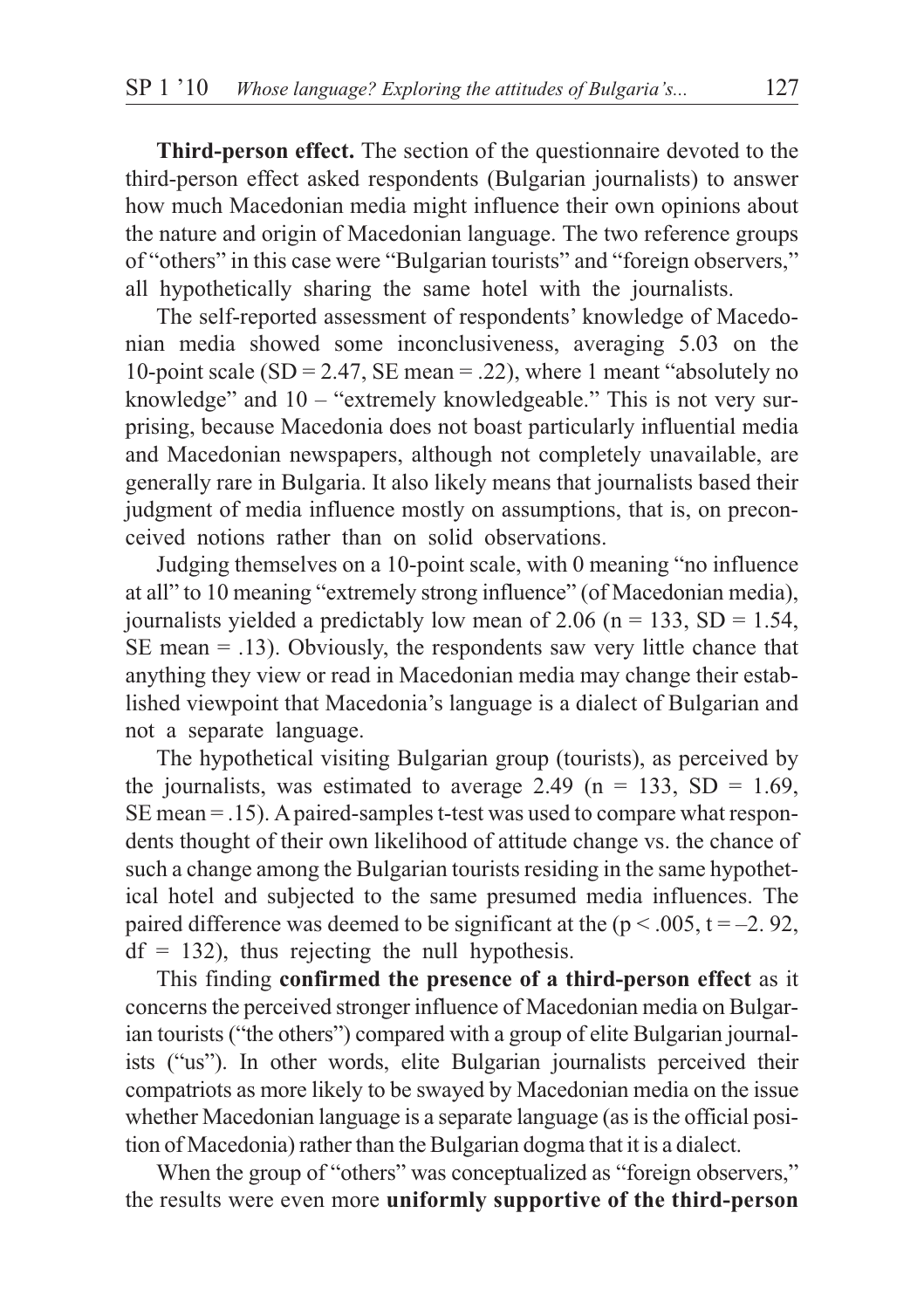**effect**. On the language issue, "foreigners" were rated with an average of 5.52 on the 10-point scale ( $n = 132$ , SD = 2.37, SE mean = .21). This lead to a significant difference with what journalists considered to be the likelihood of changing their own attitudes ( $p < .001$ ,  $t = -14.24$ , df = 131).

This in itself presented definitive evidence in favor of the third-person effect when Bulgarian journalists are comparing the influence of Macedonian media on themselves and foreigners. Unlike the previous case, however, when the "others" were conceptualized as visiting non-journalist compatriots, in this case respondents clearly considered foreigners to be more susceptible to media influence. Such findings support the notion that a stronger third-person effect is present in comparisons with foreigners, which is consistent with research such as  $Perloff<sup>73</sup>$ , among others.

Another questions probed whether personal contacts with Macedonians may lead to a re-evaluation of respondent's position on the language issue. It yielded a mean of 4.07 on the five-point scale, with 5 indicating "strong disagreement" (SD = .98, SE mean = .08, n = 135). This shows the unwillingness of sampled elite journalists to yield to any other opinion, even when it is expressed to them in person, and not mediated by mass communication.

#### **Discussion**

The fact that elite journalists in Bulgaria believe they are sharing attitudes presumed to be common in Bulgaria is not surprising at all and does not carry automatically negative connotations. Media professionals'seeming unwillingness to accept any other point of view, at least on the issue of linguistic identity of Macedonia, is a bit more troubling, though. After all, even if one accepts that Macedonian language was created artificially, it becomes apparent to anyone who has ever traveled to Macedonia that most locals insist on their distinctiveness from Bulgarians. Why Bulgaria's most influential journalists are unwilling to put history behind and accept this reality is an issue that merits further investigation. Journalists by definition are supposed to present the world as it is, not as they wish it to be<sup>74</sup>. In this sense, the findings of the present study are somewhat disheartening.

<sup>&</sup>lt;sup>73</sup> Perloff, *Ego-involvement*, op. cit.<br><sup>74</sup> B. Kovach, T. Rosenstiel, *The elements of journalism: What newspeople should know and the public should expect*, Crown, New York 2001.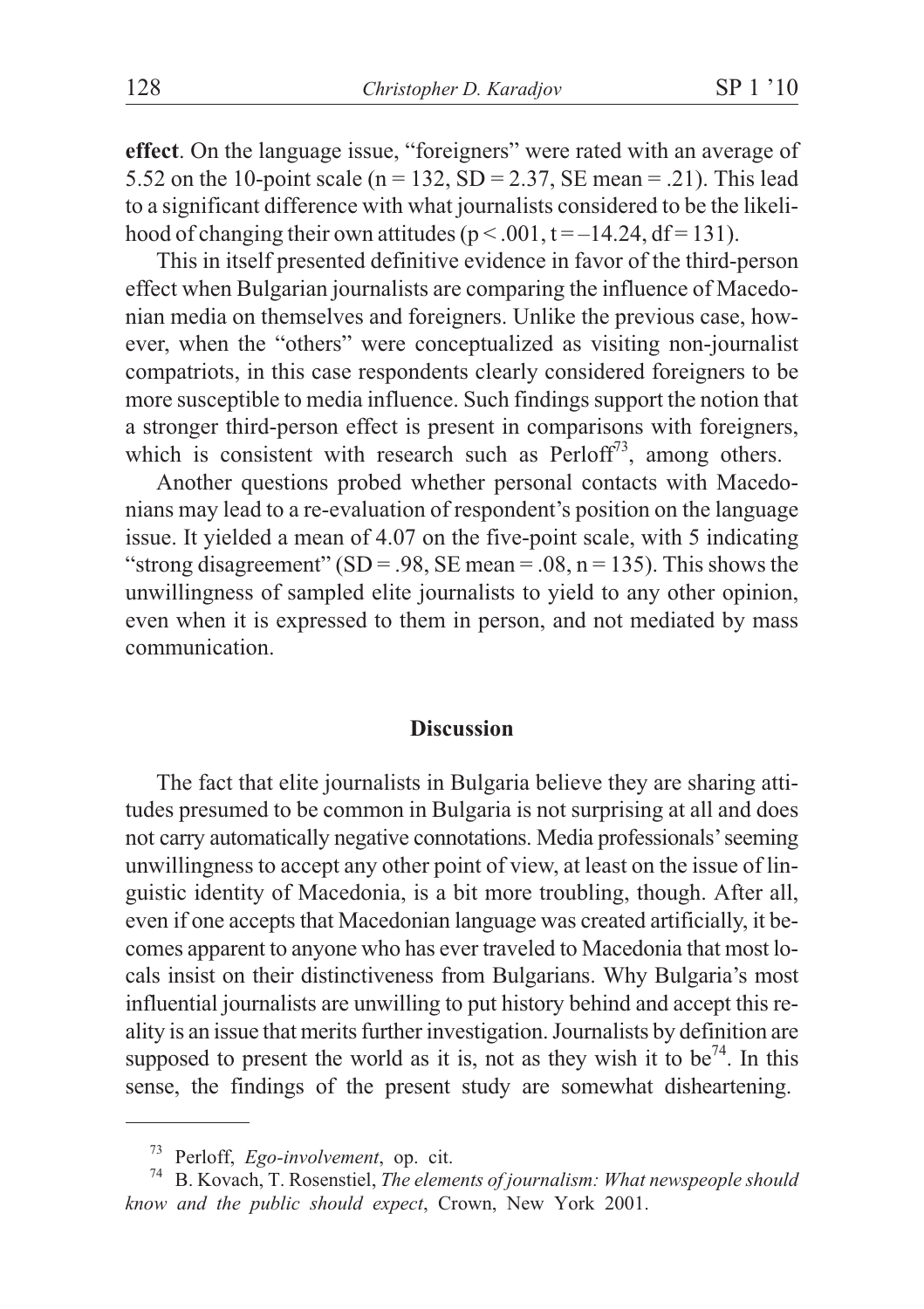It is hardly a surprise, too, that Bulgarian journalists will see their own compatriots as more difficult to sway on Macedonia-related issues than some possibly "clueless" foreigners. Bulgarians growing in their own country are presumed to share the same culture, not the least stemming from textbooks, media, collective mythology, and so on. The surprise came with the finding that elite Bulgarian journalists clearly do not trust Bulgarian visitors (tourists) to remain "unspoiled" by Macedonian media on the language issue. It is an unexpected result, because Bulgarian journalists' opinion of what other Bulgarians think on the language issue also did not promise such a development (there was no significant difference between the two variables). It is clearly a matter for further study why journalists view themselves as more "resistant" than their compatriots.

The evidence of a strong third-person effect when the "others" are assumed to be foreigners is logical and has been repeatedly confirmed in studies<sup>75</sup>. Bulgarians have long perceived themselves to be victims of the foreign Great Powers in losing Macedonia<sup>76</sup>. The underlying assumption is that foreigners (particularly Westerners) are "against Bulgaria" or at least care more about furthering their own national agenda than upholding historical justice in the Balkans. This probably accounts for the belief among the respondents that non-Bulgarians, if not a priori hostile, at the very least will have no vested interest in the Bulgarian cause and will fall prey to whoever advises them.

Patronizing attitudes toward Macedonia among Bulgaria's media professionals are not a mere matter of scholarly interest. A renowned Bulgarian journalist, Albena Shkodrova, explains the mechanisms which Bulgaria, as a larger and economically and militarily stronger country may use to bully its smaller neighbor<sup>77</sup>. Shkodrova discusses in particular the "lure of the Bulgarian passport"<sup>78</sup>, which unlike its Macedonian counterpart opens the doors to virtually the entire world without the need for a visa (the United States, however, are a notable exception to visa-free travel for Bulgarians). Higher levels of economic prosperity in Bulgaria – especially after the entry into the European Union in 2007 – made it appealing to

<sup>75</sup> R. M. Perloff, *Ego-involvement*, op. cit. <sup>76</sup> R. J. Crampton, *A short history*, op. cit. <sup>77</sup> A. Shkodrova, *Macedonia: Bulgaria's warm embrace*, in: *Balkan Crisis Report No. 537 by Institute for War and Peace Reporting* [Online], Accessed Jan. 21, 2005 from: http://iwpr.net. <sup>78</sup> As above, p. 5.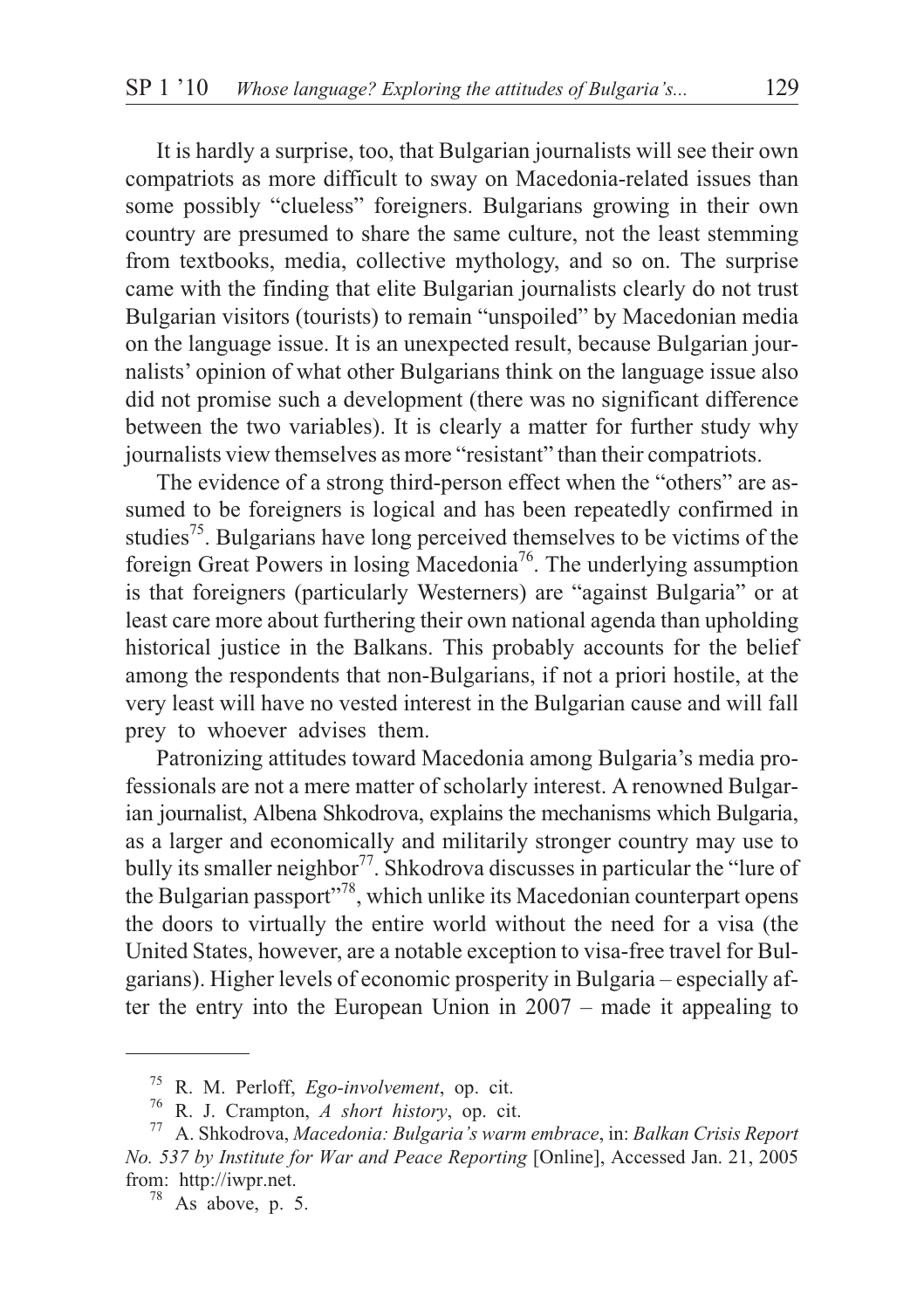Macedonians, whose own economy has been stalled by years of war and  $mismanagement^{79}$ .

Bulgarian government has instituted a relatively easy way for Macedonians to "reclaim" their Bulgarian identity, which includes full stipends for students wishing to study in Bulgaria<sup>80</sup> and granting of Bulgarian citizenship based on a simple "affidavit of origin"<sup>81</sup>. Under pressure from the European Union, the passport procedures have been somewhat tightened, requiring more documents to verify a Bulgarian identity, but it is still an easy way to achieve "cross-border mobility at the expense of a changed national identity"<sup>82</sup>.

The big question is can Bulgarian media become complicit should such an "identity shift" be initiated by any future Bulgarian government? After all, as Giorgi (1995) noted for Eastern Europe as a whole, and Daynov<sup>83</sup>, Ognianova $84$  and Raycheva<sup>85</sup> for Bulgaria in particular, during times of transition media are more influential in providing bearings to the populace. In this context, any biases of journalists may become important and even crucial in shaping public attitudes and enabling policy decisions.

In the light of this study's findings, the next reasonable step would be to conduct a full-scale content analysis of Bulgarian media and make inferences about the actual effects of Bulgarian journalists' attitudes toward Macedonian language. Other aspects of attitudes toward Macedonia must be investigated as well.

#### **Streszczenie**

Wiele narodów ma swoje obsesje, mity i długofalowe ambicje. Marzenie Bułgarii nazywa się Macedonia. Jest ono na tyle silne, że w ciągu XIX i XX w. wciągnęło

<sup>&</sup>lt;sup>79</sup> As above; J. Phillips, op. cit.<br><sup>80</sup> A. Shkodrova, op. cit. 81 Sega, *Bitkata za Balgarskija pasport* [The fight for the Bulgarian passport], Ac-

cessed May 14, 2005, from www.segabg.com.<br><sup>82</sup> As above.<br><sup>83</sup> E. Daynov, *Diskursat na mediite i prehodat v Bulgaria* [Media discourse and Bulgarian transition], "Chetvarta vlast" [Fourth power] 1997, no. 1, p. 16–19 (A quarterly publication of Free Speech Forum, Sofia). <sup>84</sup> E. Ognianova, op. cit. <sup>85</sup> L. Raycheva, *Bulgarian mass media in transition (1988–1994)*, Paper presented

to the International Association for Mass Communication Research conference, Portorozh, Slovenia, June 27–30, 1995.